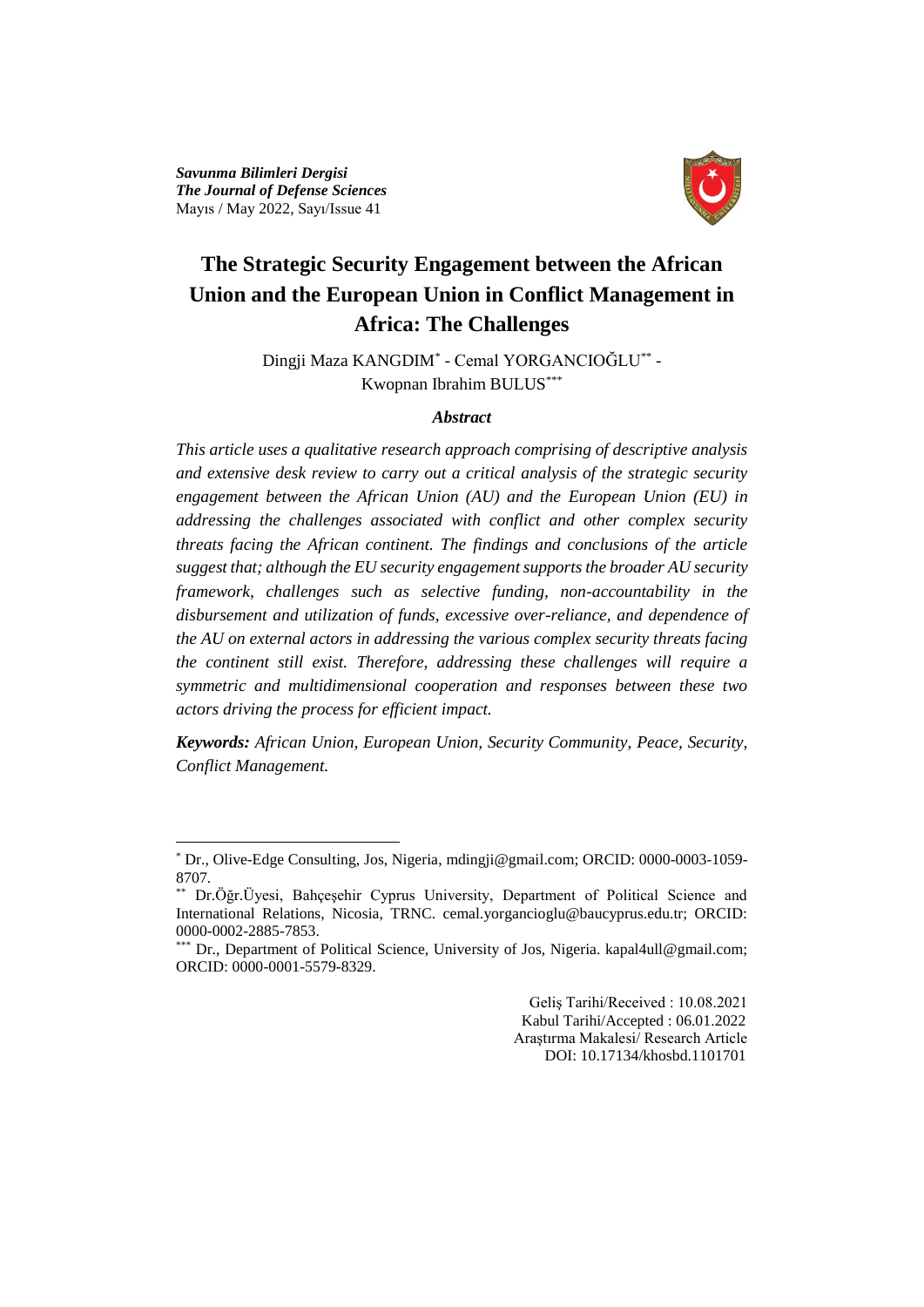## **Afrika'da Çatışma Yönetiminde Afrika Birliği ile Avrupa Birliği Arasındaki Stratejik Güvenlik Katılımı: Zorluklar**

*Öz*

*Bu makale, Afrika kıtasının karşı karşıya olduğu çatışma ve diğer karmaşık güvenlik tehditleriyle ilgili zorlukların ele alınmasında Afrika Birliği (AfB) ile Avrupa Birliği (AB) arasındaki stratejik güvenlik katılımının eleştirel bir analizini incelemek için açıklayıcı analiz ve kapsamlı masa başı incelemesini içeren nitel bir araştırma yaklaşımı kullanmaktadır. Makalenin bulguları ve sonuçları, AB güvenlik katılımının daha geniş bir AfB güvenlik çerçevesini desteklemesine rağmen, kıtanın karşı karşıya olduğu çeşitli karmaşık güvenlik tehditlerini ele almada seçici finansman, fonların dağıtılması ve kullanımında hesap sorulmaması, haddinden fazla aşırı güven ve AfB'ye dış aktörlere bağımlılık gibi zorlukların hala mevcut olduğunu göstermektedir. Bu nedenle, bu eksikliğin ve zorluğun ele alınması, asimetrik ve çok boyutlu bir işbirliği ve bu iki aktör arasındaki tepkilerin süreci verimli bir etki için yönlendirmesini gerektirir.*

*Anahtar Kelimeler: Afrika Birliği, Avrupa Birliği, Güvenlik Topluluğu, Barış, Güvenlik, Çatışma Yönetimi.*

#### **Introduction**

Africa has been described as the theatre of intra and interstate conflicts (Young, 2002; Williams, 2017). This is because most states in the region after independence have witnessed or are currently experiencing various degrees of violence and conflict that has had far-reaching implications on not only the stability of the continent but has also contributed to the underdevelopment of the continent in comparison with its counterparts in Asia and Latin America (King, 2005; Badmus, 2015). As indicated by the Armed Conflict Location and Event Data Project (2017), the nature of conflicts and insecurity in Africa has led to over one million recorded deaths and the displacement of millions of people scattered across the various refugee camps in the continent. These security challenges require a regional, subregional and state response from the various regional, sub-regional and state players in the continent. The defunct Organization of African Unity (OAU) that later transformed to the African Union (AU) failed to tackle these challenges by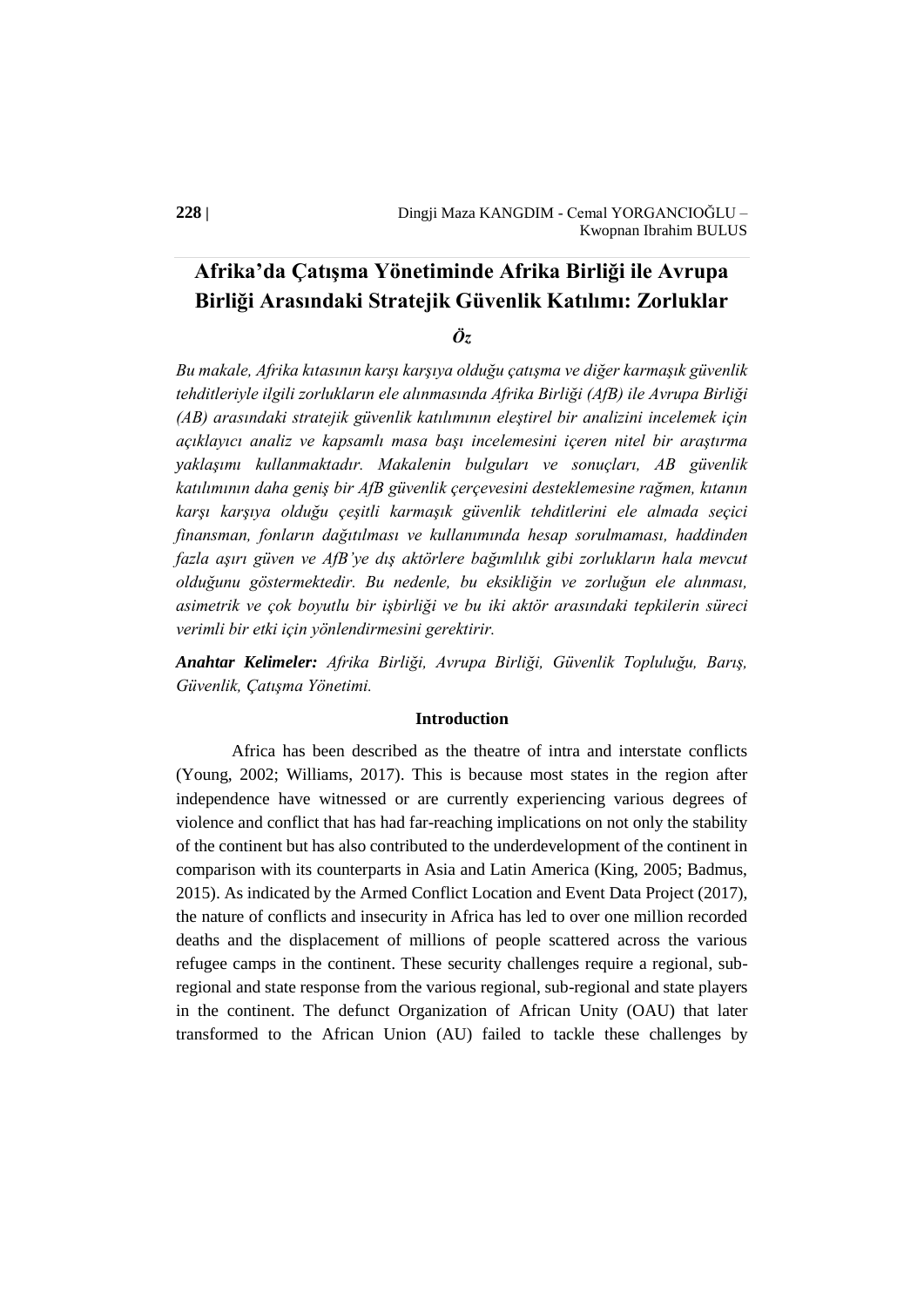proffering the needed solutions to the problems on the continent. This was witnessed in the conflicts in states like Somalia, Rwanda, the Central African Republic, the Democratic Republic of Congo (DRC), Liberia, Sierra Leone among other states. As conflicts persisted and spread across the continent, the international community and African states did not show the required operational and logistical capacity to overcome the daunting challenge of halting these spates of violence, conflicts, and state failure (Brown 1990; Williams & Boutellis, 2014). Given that these actors, largely attributed conflicts, violence and the security question in Africa to the fact that these actors failed to adequately take cognizance of the fact that:

"African countries have different histories and geographical conditions, different stages of economic development, different sets of public policies and different patterns of internal and international interaction. The sources of conflicts in Africa reflect this diversity and complexity. Some sources are purely internal, some reflect the dynamics of a particular sub-region, and some have important international dimensions. Despite these differences the sources of conflict in Africa are linked by a number of common themes and experiences" (Annan, 1998; 2004).

Historically, the defunct OAU was established and saddled with the responsibility of promoting the political and economic integration of the continent (Robert, 1970; Klaas, 2019). However, several decades after its establishment, it became apparent that several challenges, which stemmed from disputes between and within states, confronted the organization. The growing concern over insecurity, conflict, and other forms of transnational threats facing the continent and the ineptitude of the OAU to provide solutions to the challenges led to the transformation of the organization into the AU in 2002. The transition to the AU was done to ensure that the AU is well-rooted to tackle the various complex emergent threats facing the continent (Oteng 2005; Ogheneruonah, 2014).

Furthermore, this transformation brought in certain fundamental shifts in the politics and policy of regionalism on the continent, especially the introduction of certain fundamental caveats in the Constitutive Act of the AU that include the replacement of the policy of non-interference to that of non-indifference, the establishment of a common security and defence policy under the umbrella of the African Peace and Security Architecture (APSA), as a policy roadmap geared towards tackling the various security challenges facing the continent (Powell &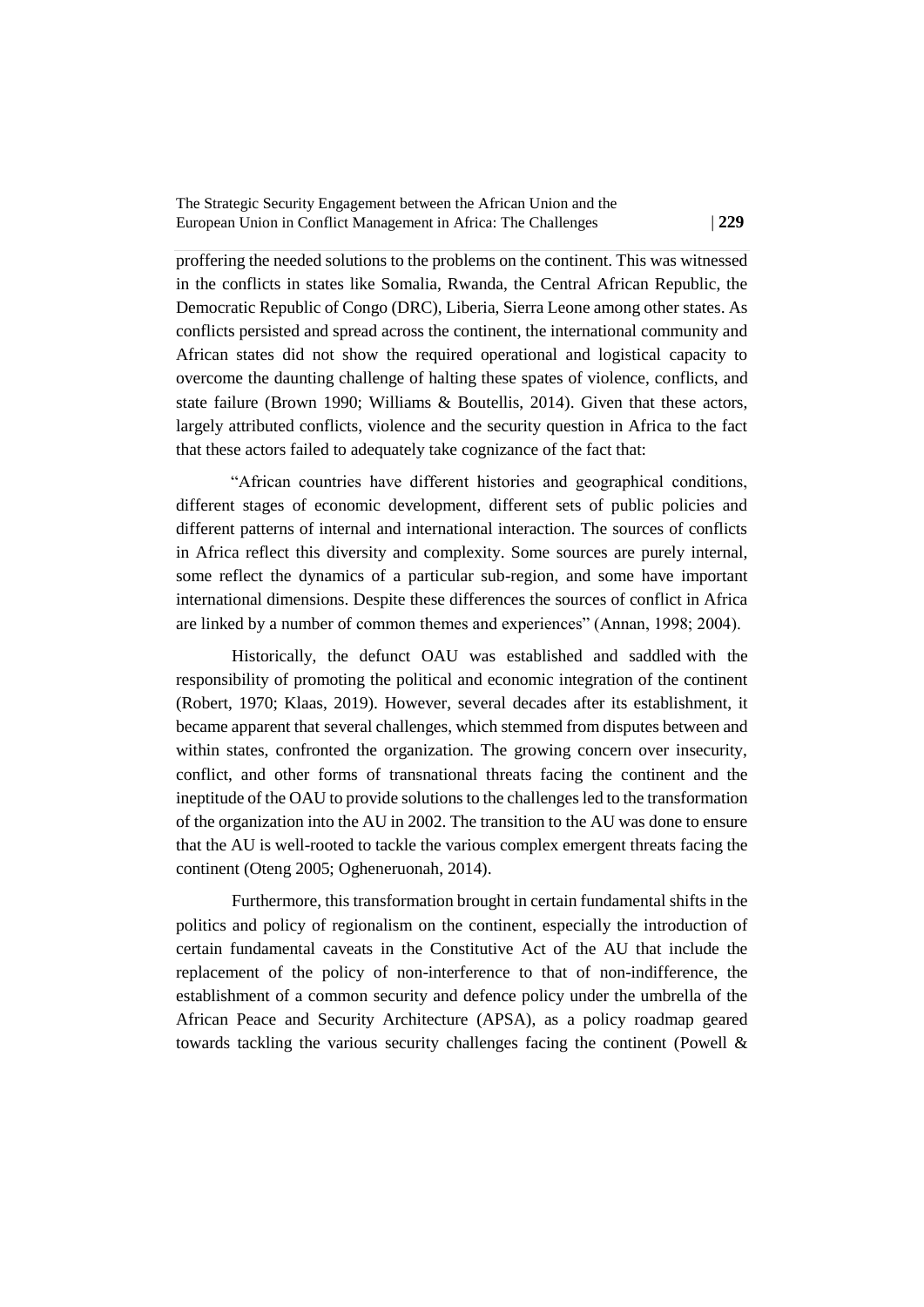#### **230 |** Dingji Maza KANGDIM - Cemal YORGANCIOĞLU – Kwopnan Ibrahim BULUS

Tieku 2005; Kwesi & Atuobi, 2009; Besada, 2010; Vines 2013; Williams, 2014). However, the experience of the AU since its transformation also exposes the fundamental challenge to peace and security. That further shows the intricate linkage between the perception of member states of the AU and their willingness to work towards the effective establishment of a more robust and concrete mechanism for a continental response to these challenges (Makinda, Okumu & Mickler, 2015). The failure to cope with the forces of change and civilization also resulted in difficulties associated with immediate security threats such as militancy, banditry, insurgency and terrorism. As witnessed in Somalia with the Al-Shabaab, the Mujahideen in Sudan, the Tuareg rebel, Al-Qaida in the Maghreb (AQIM) operating in Mali, and the Sahel region, to Boko Haram and its other faction Islamic State West African Province (ISWAP) operating in North-East Nigeria and the Lake Chad (Bøås & Dunn, 2007; Solomon 2015; Ugwueze & Onuoha, 2020). The impact of these new forms of threats has affected various sectors of the security and development of the continent. These threats presented an avenue and a better platform for the AU to engage with other multilateral organizations such as the United Nations (UN) and the EU, to further assist and complement the search for solutions to African problems (Ramsbotham, Bah, & Calder 2005; Ulf & Porto 2008; Fawcett & Gandois, 2010; Silander, 2013; Gebrehiot, 2017; Desmidt, 2019). That stance by the AU opened the vistas for the EU to engage and assist the AU in dealing with these challenges that stemmed from conflicts, insecurity and other forms of transnational threats (Dannreuther, 2004; Farrell, 2005; Merlingen, 2012; Bossong, 2012; Sıradağ, 2014; Koenig, 2016).

The EU security strategy and engagement with Africa was conceived around 2005 in Brussels on the premise that both the AU and EU believed that it was in their strategic interest to collaborate and merge on their existing relations that will further strengthen the operational capacity of the AU to tackle the challenges to peace, security, and stability of the continent (Charles, 2005; Farrell, 2005; European Union Committee, 2006; Haastrup, 2013; Chappell, Mawdsley, & Petrov, 2016). As put forward by (Kingebiel, 2005; Ramsbotham, Bah & Calder, 2005; Besada, 2009), available studies and a growing literature further revealed that the APSA is regarded as the entry point for promoting peace and security in the continent within the overall strategic framework of the AU–EU security relations. The APSA and its five critical pillars and structures which includes the Peace and Security Council (PSC), the Panel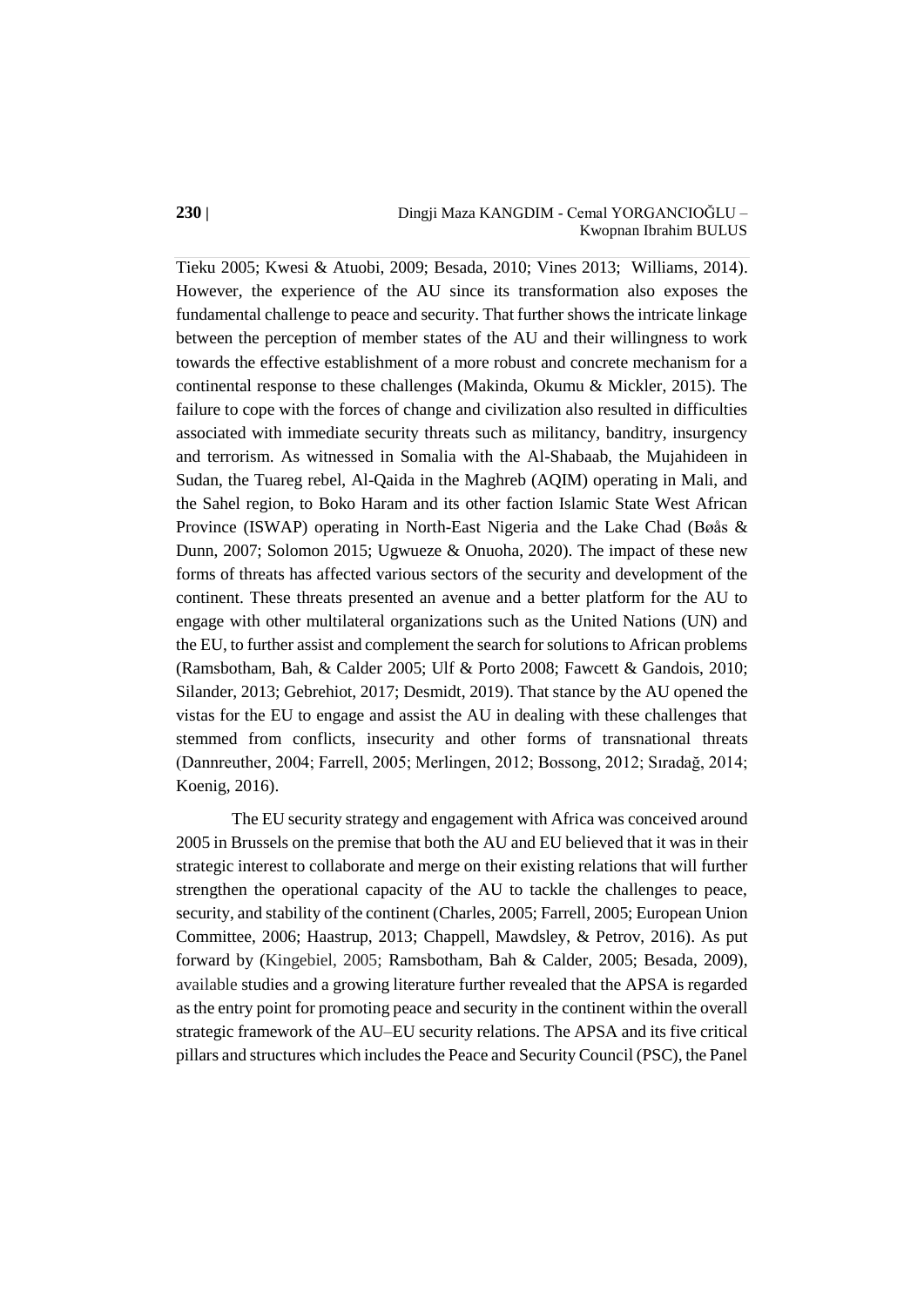of the Wise (POW), the Continental Early Warning System (CEWS), African Standby Force (ASF) and the African Peace Fund (APF) is considered the pathway to ensuring peace and security in the African continent.

Despite the various extant studies on AU-EU relations in Africa, there is a dearth of research on the strategic security relationship between these two multilateral actors, and how the actors can use the paradox of security community to effectively address the growing concerns affecting them. It is, therefore, within this context that this article will assess the strategic security role and engagement between the AU and the EU in conflict management that incorporates the broader picture and context of strengthening an effective security community that seeks the promotion of peace, security, management and resolution of conflicts, and other forms of threats in the continent. In doing so, this article will assess this strategic relationship between the AU and EU in conflict management with these fundamental research questions of what is the nature of AU-EU joint security cooperation? What are the challenges that hinder an effective AU-EU joint security community strategy for conflict management in Africa? The methodology adopted for this study is the qualitative research approach which involves an extensive review of extant literature that focuses on the strategic security engagement of the case studies: African Union and the European Union in conflict Management in Africa. Other primary documents and secondary sources such as communiqué, reports and press releases from the two multilateral institutions within the context of this strategic security engagement between the AU and the EU is analysed. The article seeks to contribute to the existing debate and narrative on security cooperation within the theoretical context and framework of a "*security community*". The Security community views such cooperation as important in ensuring peace, stability and containing the various forms of local and transnational threats.

Thematically, the article is structured and organized to examine the relevant literature that seeks to explain the nature and component of the relationship between the AU and EU joint security engagements in relation to in conflict management. The following section of the article will establish the linkage between the AU and EU joint strategic partnership in peace and security. The challenges facing this strategic engagement between the case studies will follow the preceding section before the conclusion and the policy implications.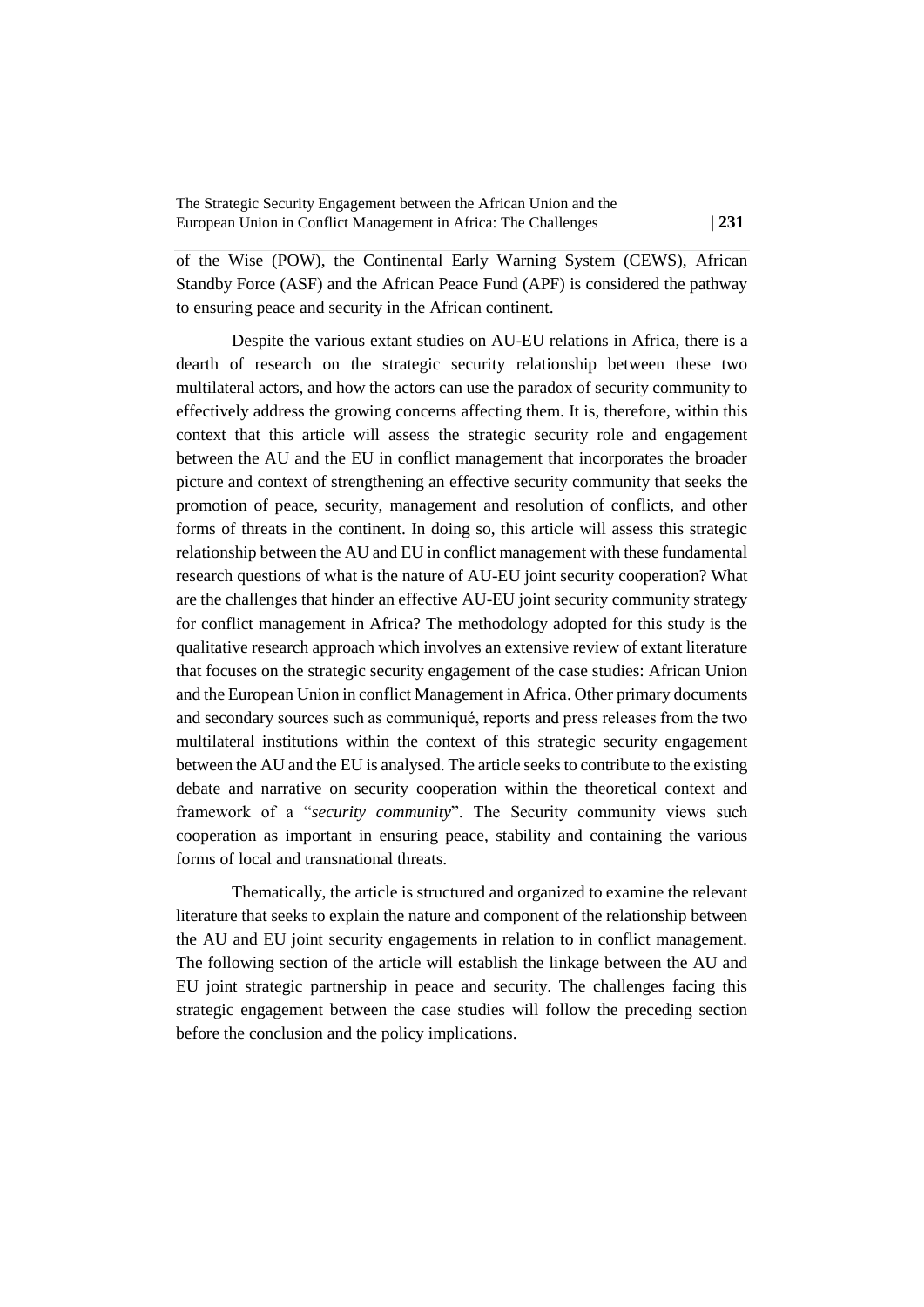## **AU-EU Strategic Partnership in Peace, Security and Conflict Management: What do Existing Studies Say?**

Scholars of Security Community theory trace and link the origin of the theory to the Constructivist theory of International Relations which based most of its arguments within the lenses of societal and ideational constructs responsible for the actions and inactions of states and non-state actors in the international arena (Acharya, 1991; Williams & Neumann, 2000; Khoo, 2004; Adler, 2008; Neumann & Sending, 2010). By way of definition, Security Community has to do with series of processes and actions through which states and non-state actors coalesce their forces together in order to strengthen their collective security from any perceived threat or aggressor (Pouliot, 2006). They do that either through amalgamation in which sovereign states surrender their might into one strong indivisible entity or through the process of integration which will see these states establishing organizations that promote and protect their collective security and strategic interests from being attacked by any aggressor or violent non-state actor (Collins, 2013). Many international relations experts were of the view that the end of World Wars I & II, Cold War and Post-Cold War periods saw the emergence of various multilateral institutions such as the United Nations (UN), European Union (EU), North Atlantic Treaty Organization (NATO), African Union (AU), Association of Southeast Asian Nations (ASEAN) etc. established along global, regional and sub-regional lines with each saddled with the responsibility of protecting the collective and strategic interests of its members from any action that threatens its survival in the global arena (Mattern, 2005; Collins, 2013). Within this context, the international system saw the emergence of various multilateral organizations at the global, regional and subregional levels where states believe their interests and goals can be attained collectively as well as it is providing them the necessary platform for relative gains and benefits of belonging to a community of nations.

Various studies (Farrel, 2005; Sicurelli, 2008; Olsen, 2013; Plank, 2017), suggest that the joint strategic relationship and synergy between the AU and the EU can be seen within the context of three lenses. First, cooperation for the promotion of strategic and common security interests. Secondly, an engagement based on peace and security, mutual assistance and capacity building. Thirdly, cooperation within the context of conflict management. Consequently, as hinted by (Kotsopoulos, 2007;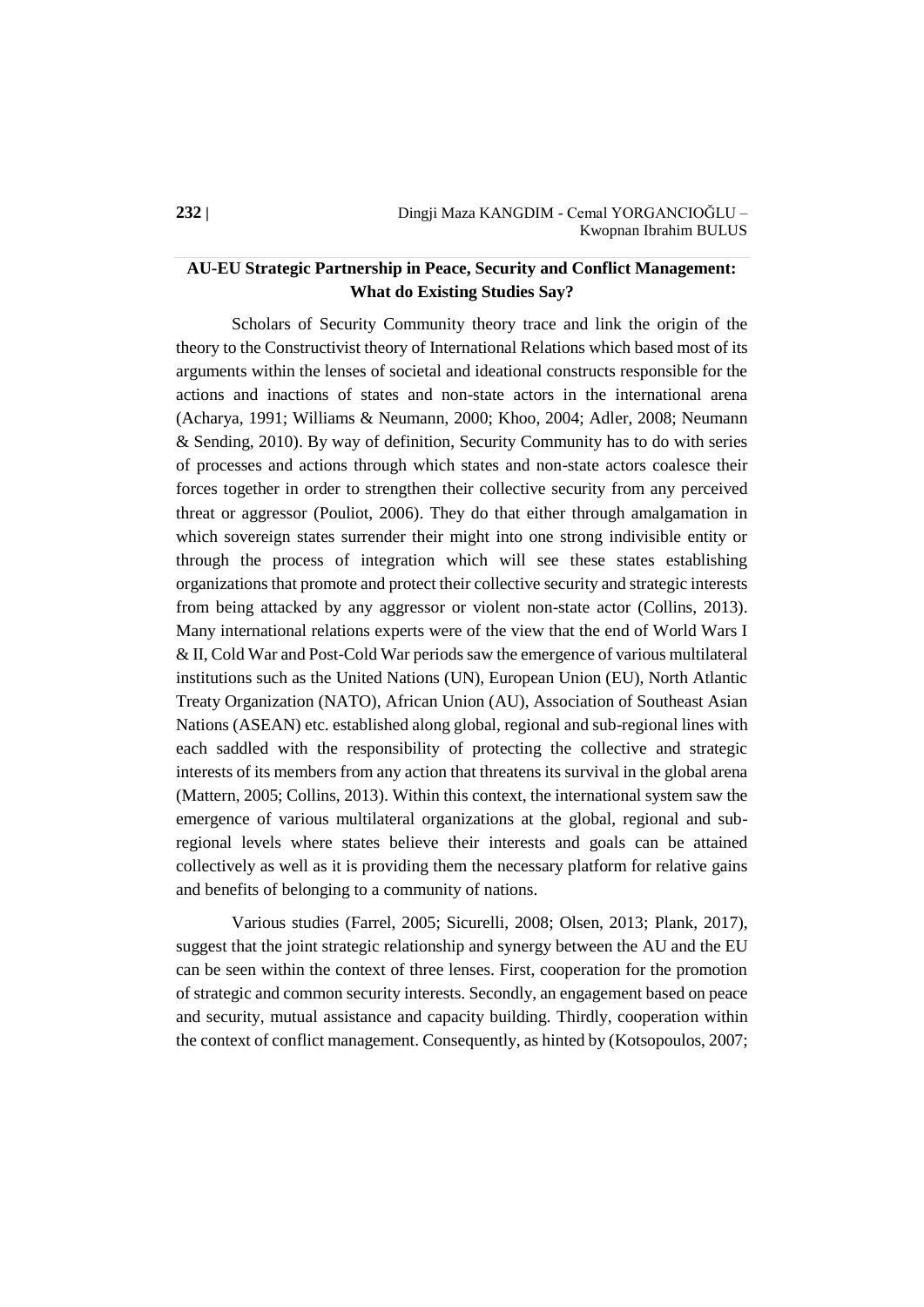Toni 2013; Davis, 2015; Schmidt, 2016), these strategic engagements and cooperation between the AU and the EU will further enhance and protect their mutual strategic interests. This narrative shows the expediency and the need for the two multilateral actors to unite and cooperate to enhance their alliance and collectively protect their interests against certain fundamental negative forces of change may that threaten their development and growth.

It was further revealed that the EU continued to partner with the AU in the promotion of assistance in various aspects of capacity and development building that will not only promote trade, investments but also ensure that the APSA security framework is operationally and financially sustained to bolster its operational capacity (Ramsbotham, Bah & Calder, 2005: 328; Franke, 2009; Pirozzi, 2009). Furthermore, studies by (Assanvo & Pout, 2007; Vines, 2010; 2012b; Pirozzi 2009, 2010; Miranda, Pirozzi & Schäfer, 2012; Haastrup, 2013; Williams & Boutellis, 2014) also revealed the strategic engagement between the AU and EU on how the two regional players can cooperate and engage effectively in the promotion of peace, stability and security of not only Africa but the EU in line with challenges associated with transnational security threats. These studies suggested series of measures taken by the European Union Peace and Security Committee (EUPSC) and the African Union Peace and Security Council (AUPSC) that will enhance peace and security between the two actors. This joint partnership provides a platform for the AU to understand the EU security mechanism, in which the APSA security framework is specifically modelled after. This is to make it more vibrant and robust in confronting conflicts, insecurity and other forms of threats facing the continent. This strategic engagement between the two players was to further enhance, consolidate, and entrench peace and stability between the two continents.

Kufuor (2005) was of the view that one of the fundamental factors that led to the transition from the OAU to the AU was the inability of the OAU to address and manage the various conflicts, violence and insecurities that characterized the regional politics of the union. After the transformation to the AU in 2002, the need for a broader expansion and synergy between the AU and other multilateral partners was necessary and vital especially, if the organization wants to play an important role in every dynamic change that characterized the politics of regional integration, especially in the twenty-first century. As a result of this, various researches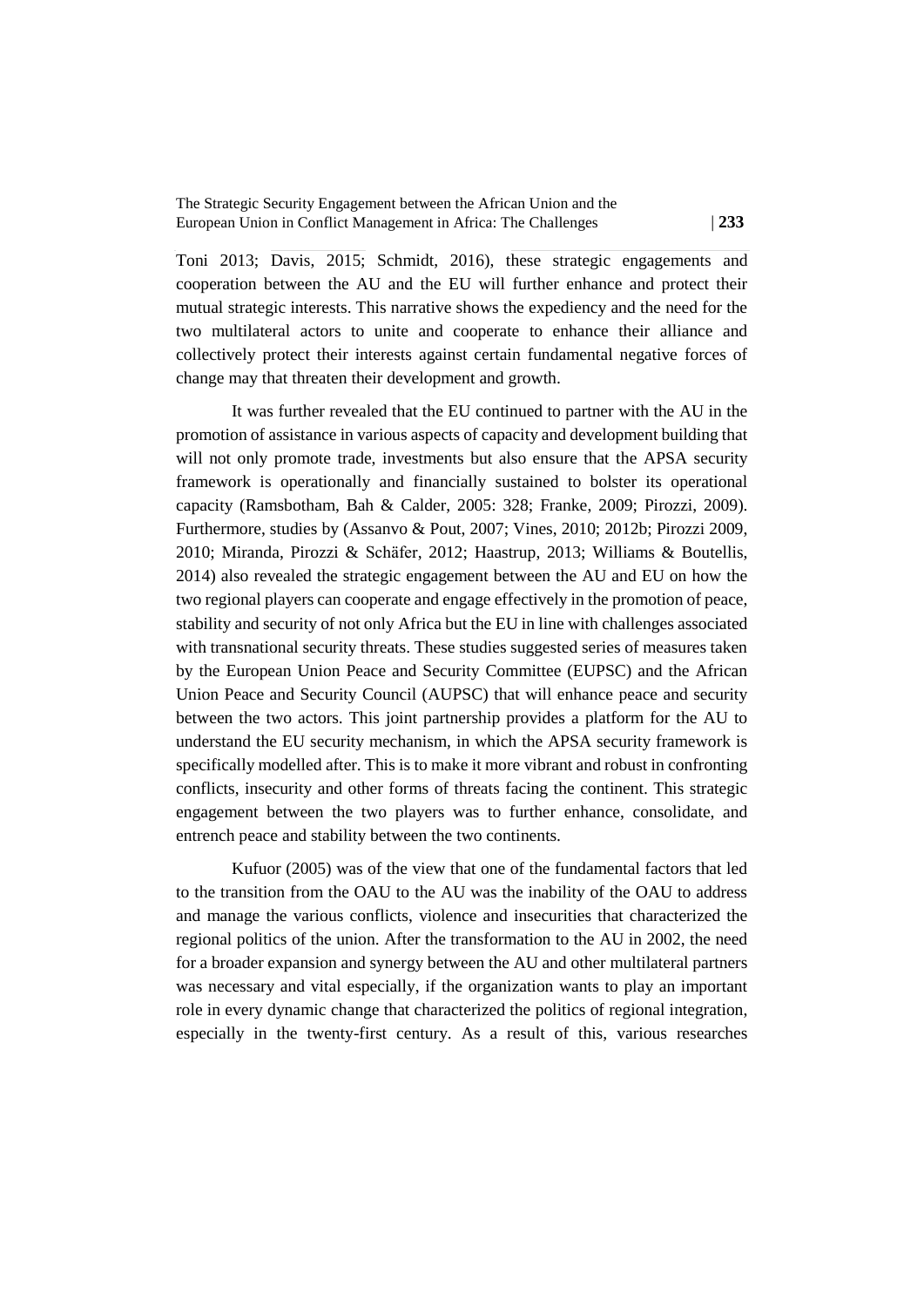(Martinelli, 2006; Gegout, 2009; Grasa & Mateos, 2010; Keohane, 2011; Vines, 2012; Williams, 2013; Griffin, 2016; EU, 2016a; 2018b) revealed that the EU strategically engaged and assisted the AU in various aspects of conflicts management after it transitioned. These studies revealed that the EU continued to engage the AU in managing conflicts in the continent stemming from the conflict in the DRC to the conflict in Mali, the crises around the Horn of Africa or East Africa where Al-Shabaab continued to become an existential threat to the conflict in the Central African Republic. The growing rise and activities of radical insurgent and terrorist groups operating across the Sahel continent, the North-Eastern Nigeria and the Lake Chad region where Boko Haram and other radical groups such as its other breakout faction the Islamic State West African Province (ISWAP) continue to reign attacks saw the commitment of the EU to assist the various peace-keeping operations and task-force established to tame the activities of these terror groups and manage these transnational security threats in the continent. The studies show the various strategic engagements and multilateral relationship that exists between the EU and the AU in the promotion of peace, security, and stability of the continent.

To conclude this section, studies by Nye (1999) and Collier (2015) critiqued the nature of conflicts, threats and insecurity facing Africa and Europe. This was largely attributed to the various socio-cultural dynamics between the continents, state-building and formation processes, and the operational capacity of institutions to effectively address challenges facing their climes. Therefore, any security cooperation between these two multilateral actors should be able to take cognizance of the socio-cultural mix of the two continents, the nature, and dynamics of conflicts facing the two continents, and the ability of institutions to respond and address contemporary security threats facing them.

## **Exterior Solutions to Africa's Problems**

First, the "African solutions discourse" is a situation where the roles of external actors take precedence, and on the other hand, Africa's problems and challenges are followed, not at the forefront. The UN organs and specialized agencies, the European Union (EU), the United States (US), France, Great Britain, Russia, China, etc., powerful states persistently wanted to be at the forefront of proposing and implementing solutions to Africa's social-economic and political problems. As for peace and security, proactive interventions by external actors help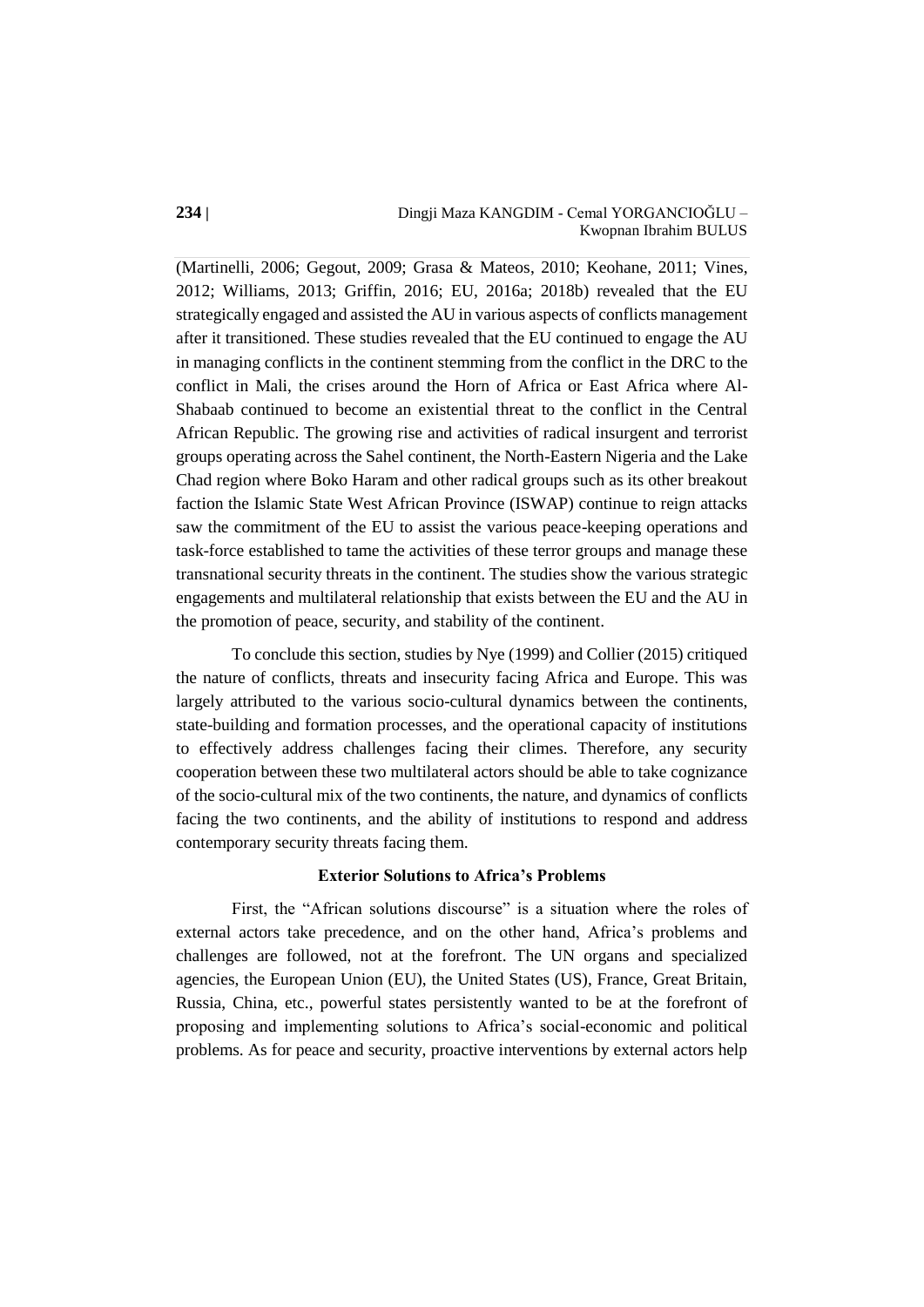bring many conflicts in Africa under control. However, the adage that Africa must have its solutions to its problems grows on the anxieties raised by such interventions. There is increasing criticism that external interventions could sometimes move into interest-oriented (hidden) motivations, pursue cosmetic solutions, endanger the security conditions, disregard social concerns and consequences, and intended to eternalize the neo-colonialism in Africa (Payandeh, 2012; Burgess, 2018). The sum of these criticisms observes and evaluates the effectiveness, motivation, and, most importantly, the reliability of outside interventions.

The reliability aspect (which is one of the most significant facts) resulted in an utter fiasco in the 1994 Rwandan genocide. Interference in such a crisis will not be in their concerns, and again in such a situation, it provides a strong enough signal to remind the possibility of external actors leaving African states when the need reach is at its height. Western powers and the UN, which are eager to intervene under normal circumstances, have either been late to end the crises or have stayed away from pursuing a proactive policy. Throughout the 1990s, they were not sufficiently motivated for the armed struggles that felled in the DRC, Liberia, Guinea-Bissau and Sierra Leone (Bogland, Egnell & Lagerström, 2008). The Economic Community of West African States (ECOWAS) has reacted to the issues by sending soldiers to suppress events occurring in Liberia and Sierra Leone. In addition, Africa faces numerous socio-political and economic difficulties that can be hard to determine by foreigners whose national interests are a priority.

In the meaning of effectiveness, initiatives by foreign actors have often played a role in guiding disputes in Africa. However, it has been determined that the approaches used offer cosmetic solutions that do not provide more security rather than lasting peace in many conflict zones (Møller, 2009). In this regard, some scholars have stated that the intervention of western foreign actors has chosen to use militarist and legal approaches, which are compelling factors, rather than their involvement in African political relations (Francis, 2008).

It has been decided that the US intervention in Somalia in 1992 gave little consideration to the effectiveness of military intervention in the conflict environment (Berman & Sams, 2000). During the NATO's military intervention in Libya in 2011, the dominant forces did not hesitate to implement dire consequences in Africa in the context of their conflict solution. A collapsed state structure that greeted the Arab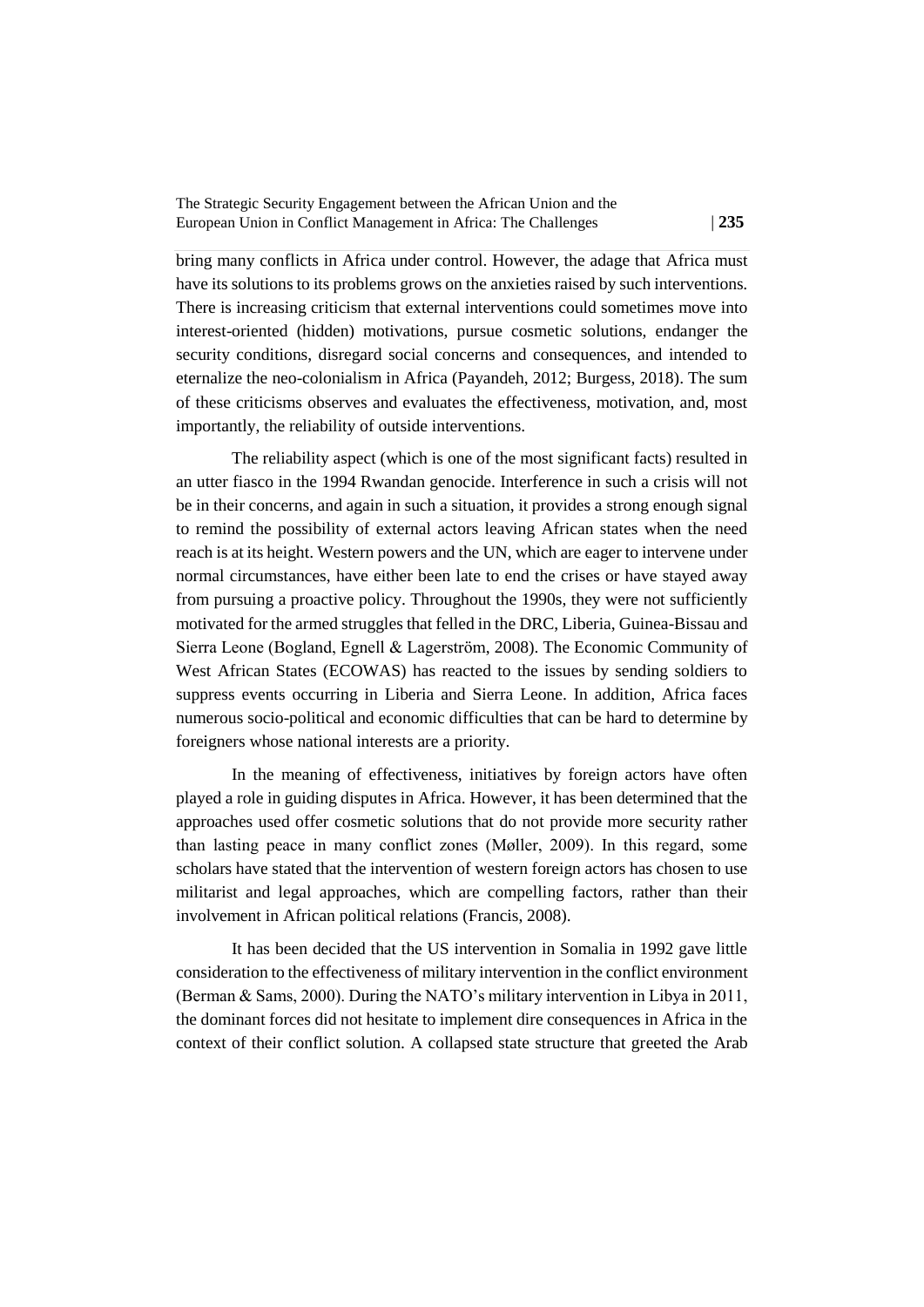Spring of the Gaddafi regime, the rapid spread of anarchic environment, the country's threat to the stability of the region as well as its stability, and beyond all these factors, its geographical location in the south of Europe, brought a sudden military operation to the agenda. Despite all these years, visibly, issues far from local solutions remain unresolved despite all the selfless efforts of foreign powers. Everything that experienced peacekeepers has done to establish peace remains obsolete (Akonor, 2016; Payandeh, 2012).

In terms of motivation, external power's narrow-minded interests in Africa's mineral resources point to another problematic area regarding the interventions of foreign powers. Behind these purposeful interventions are the concerns that Africa may be hindered in gaining access to its resources. The terrible images drawn by the memories will inevitably reflect colonialism, imperialism and, accordingly, the prevailing states of the West, even if the intervention to be made is likely to be wellintentioned. Although the racial superiority theses have been scribbled, the bad decolonization experience of Africa stands in the category of ready-made solutions and recommendations imported/imposed for Africa. In this context, there is concern that traces of white Western supremacy may still be more visible (Berman & Sams, 2000).

According to some authors, they have suggested that the idea underlying the crafty motive of foreign interference is to intensify the belief in the superiority of prevailing forces (Salem, 1993). Despite the practical initiatives undertaken by African participants, there is still a school of thought that claims that the best solutions to Africa's challenges are the dominant western powers (Munemo, 2016). According to Salem "in transporting Western conflict resolution theories and techniques to the [...] world or elsewhere, they must undergo considerable cultural adaptation" (1993: 369) due to that mainstream thought always represents western powers as "good". Where colonialism ended, a new life began, a new order was established.

> "The emergence of an artificially constructed modern state with internal contradictions and a sophisticated state apparatus and weaponry, coupled with the presence of external forces, has made Africa one of the most unstable regions in the world, and has made creation of peace prospects a daunting task" (Munya, 1999: 537).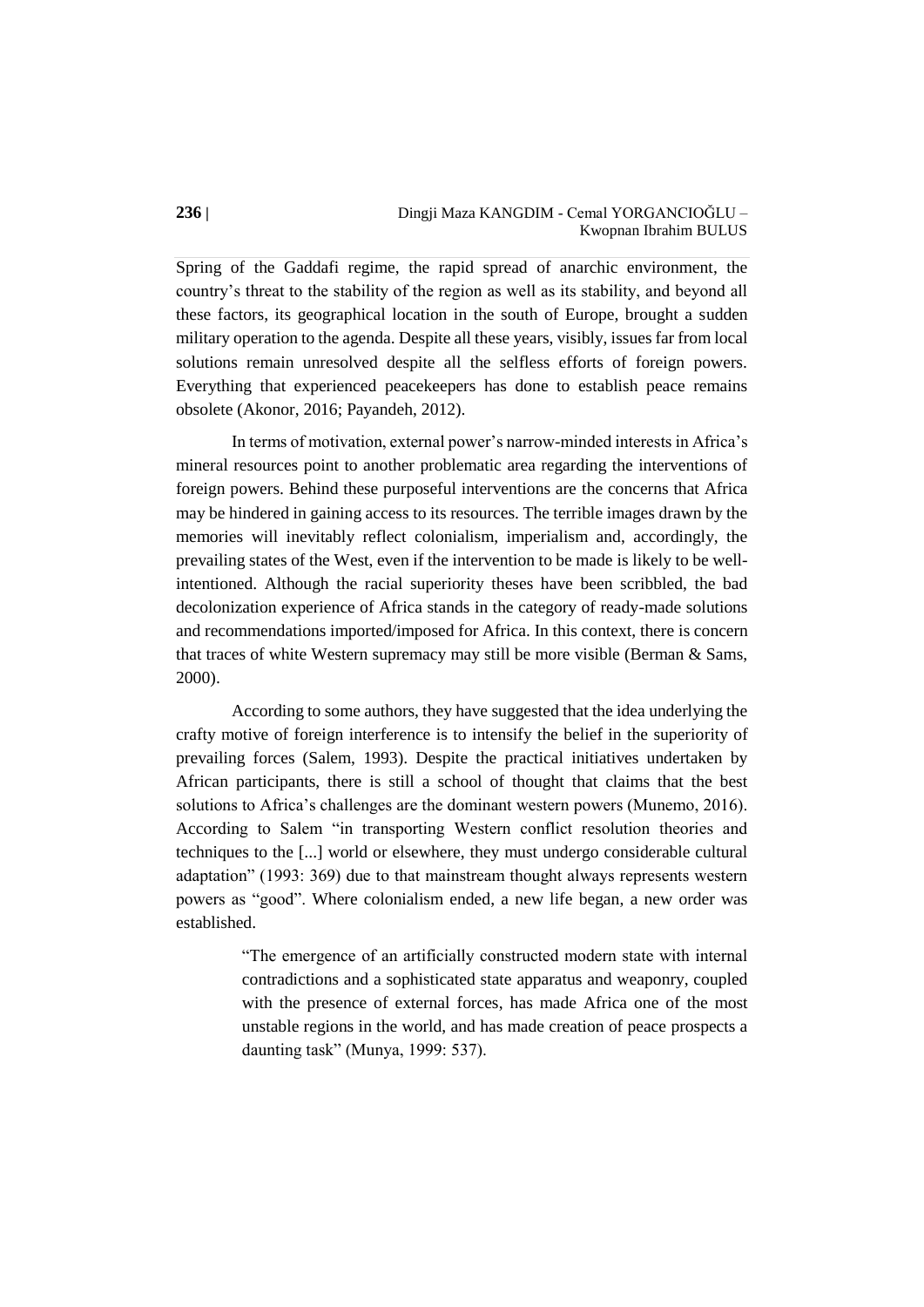In this sense, one thing needs to be clarified. Whether the intervention is performed by an African or an external actor, there will always be a whiff of construction. In this context, while many African writers advocate establishing a critical relationship with indigenous values in terms of peace and security, while on the other hand, they noted these dynamics and the limitations of the so-called dominant western perspective (Porto, 2008).

### **What is the AU-EU Security Strategy for Africa: Establishing the Nexus?**

The EU security strategy and engagement in Africa show and reveal the commitment by the organization towards the attainment of durable and sustainable peace and security in the continent (Busumtwi-Sam, 2002; Holland, 2008). As put forward by Pirozzi (2009), this narrative is predicated on the standpoint that the institutional support and assistance to the AU through its various organs especially the components of the APSA, will have a far-reaching impact and implication in bolstering the operational, logistical, technical and financial capacity of the APSA in responding to the challenges associated with conflicts, violence, insecurity and other forms of transnational threats, that has negatively impacted on the continent concerning the various sectors and areas of security which include the political, military, economic, societal and environmental sectors.

Various studies indicate that the Lisbon Summit of December 2007 paved the avenue and the platform for a strategic roadmap for the relationship and synergy between Africa and Europe (Ramsbotham, Bah & Calder, 2005; Franke, 2009; Pirozzi, 2009; EU commission, 2018). A synergy that ensures the consolidation of over five decades of cooperation and assistance between these two multilateral institutions in the areas of trade and development. As an active and relevant player in international politics of integration, the EU is one of the major trading partners and largest donor to Africa, with issues around peace, security, conflict prevention, management and stability of Africa taking centre stage in these strategic relations (Tonra & Christiansen, 2004). This was further revealed by Sicurelli (2008) and Carbone (2013), who also maintained that one of the major factors and determinants of the strategic engagement between the AU and EU in conflict management and prevention was within the context and commitment of the EU which eventually saw the establishment of the African Peace Facility (APF) established in 2004. Upon the request from African leaders on the need for the EU through its development fund,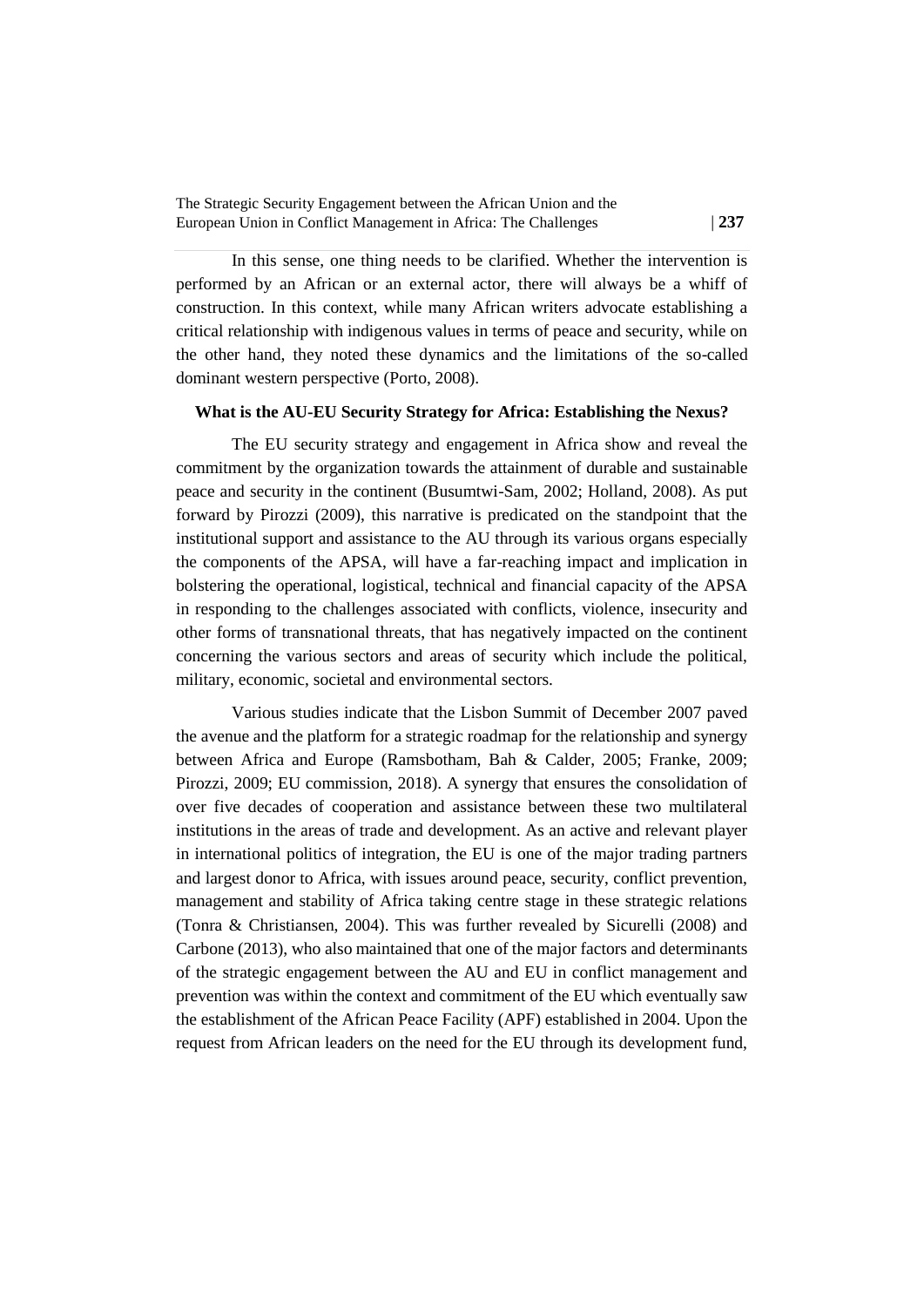to support the AU and the various Regional Economic Communities (RECs) in enhancing its operational capacity to tackle the challenges associated with instability and conflicts in the continent. This support as shown by the European Peacebuilding Liaison Office (EPLO), where it was seen to be within three fundamental priorities which include:

- 1. to ensure the effective operationalization of the APSA
- 2. to promote and enhance dialogue on the challenges to peace and security in Africa
- 3. to provide and create predictable funding for African- led Peace Support Operations (PSOs) (European Commission, 2018).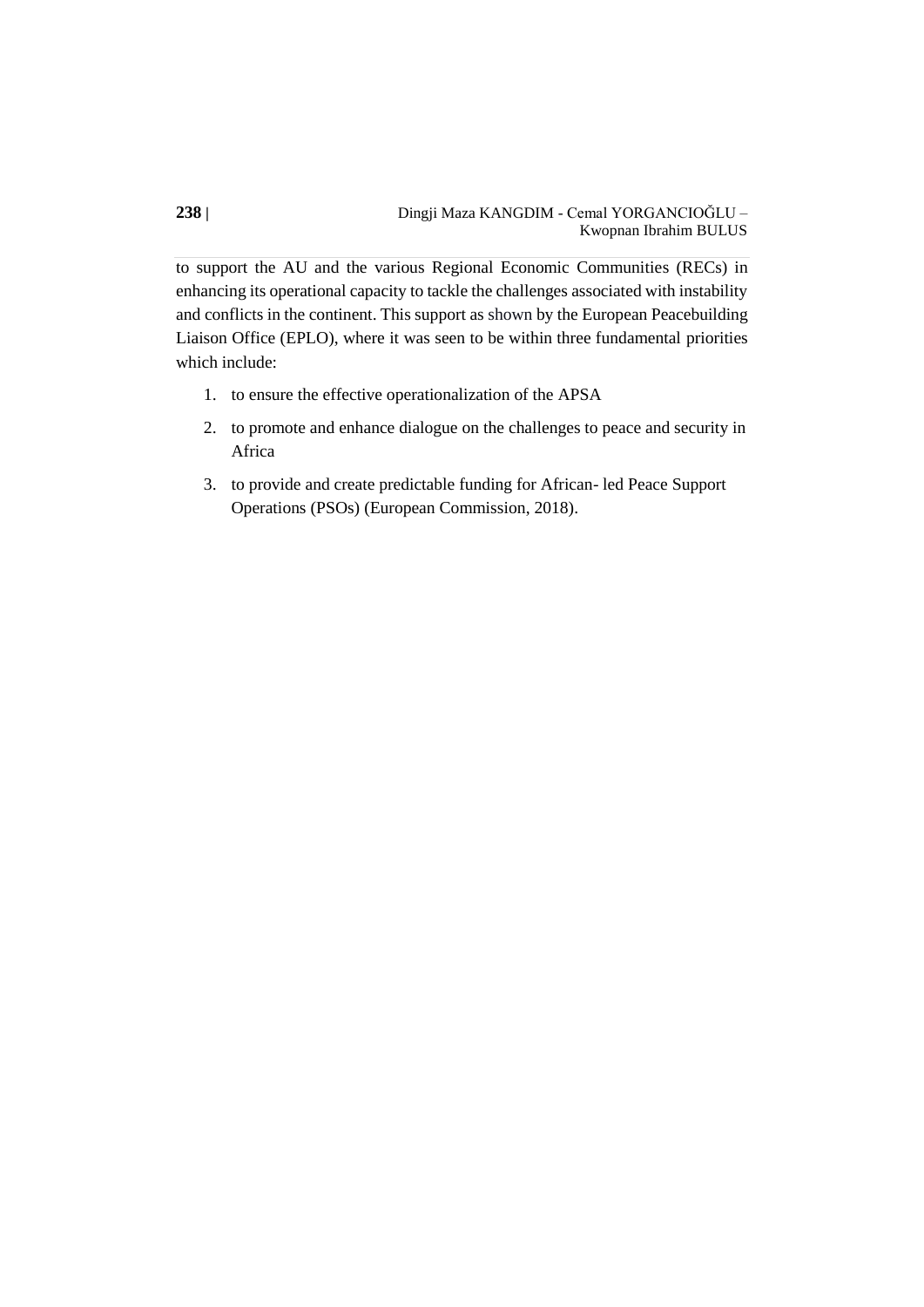Between 2008 and 2020, financial support under the APF came under the following activities:



Support Operations)

Allocations to other Sectors

Figure 1. Amount Allocated to Peace and Security Under Indicative Programmes (RIPs) and the African Peace Facility (APF), 2008-2020\* (million euros) – (APF figures for 2019-2020 are provisional).

**(Source:** European Court of Auditors, based on information provided by the European Commission. European Union Court of Auditors 2018 Special Report).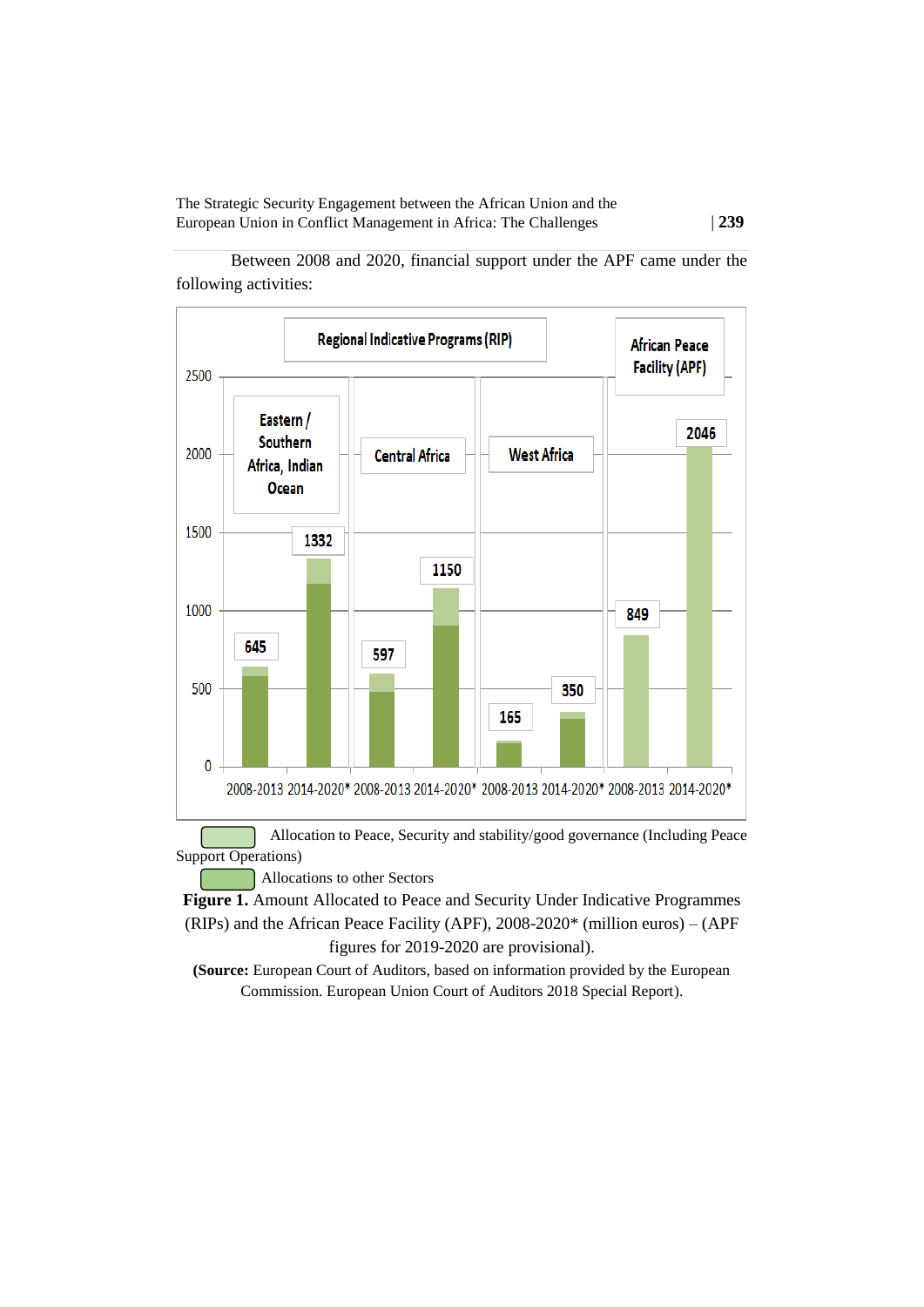



**(Source:** European Union Court of Auditors 2018 Special Report).

Since its establishment, the APF has assisted the continent to the tune of over  $E2,700,000,000$  in making sure that peace, security, and conflicts ravaging the continent are managed and addressed.<sup>2</sup> The period between 2017 to 2018, revealed that the EU in its contribution to Early Response Mechanism (ERM), earmarked an action program to the tune of  $\epsilon$ 20,000,000 which showed its continued support for

 $\overline{a}$ 

January 2019).

<sup>&</sup>lt;sup>1</sup> For future periods currently allocated amounts are still subject to discussion and changes. For past periods, and as far as available, contracted amounts are used instead of allocated amounts. *Source:* European Court of Auditors, based on information provided by the European Commission.<br><sup>2</sup> See European Uni

European Union, "African Peace Facility. European Commission", https://ec.europa.eu/europeaid/regions/africa/continental-cooperation/african-peacefacility\_ en (accessed: 18 January 2019); European Union Commission, "The African Peace Facility A tangible commitment to peace and security in Africa", (2018), https://ec.europa.eu/ europeaid/sites/devco/files/ apf\_brochure\_final.pdf, (accessed 19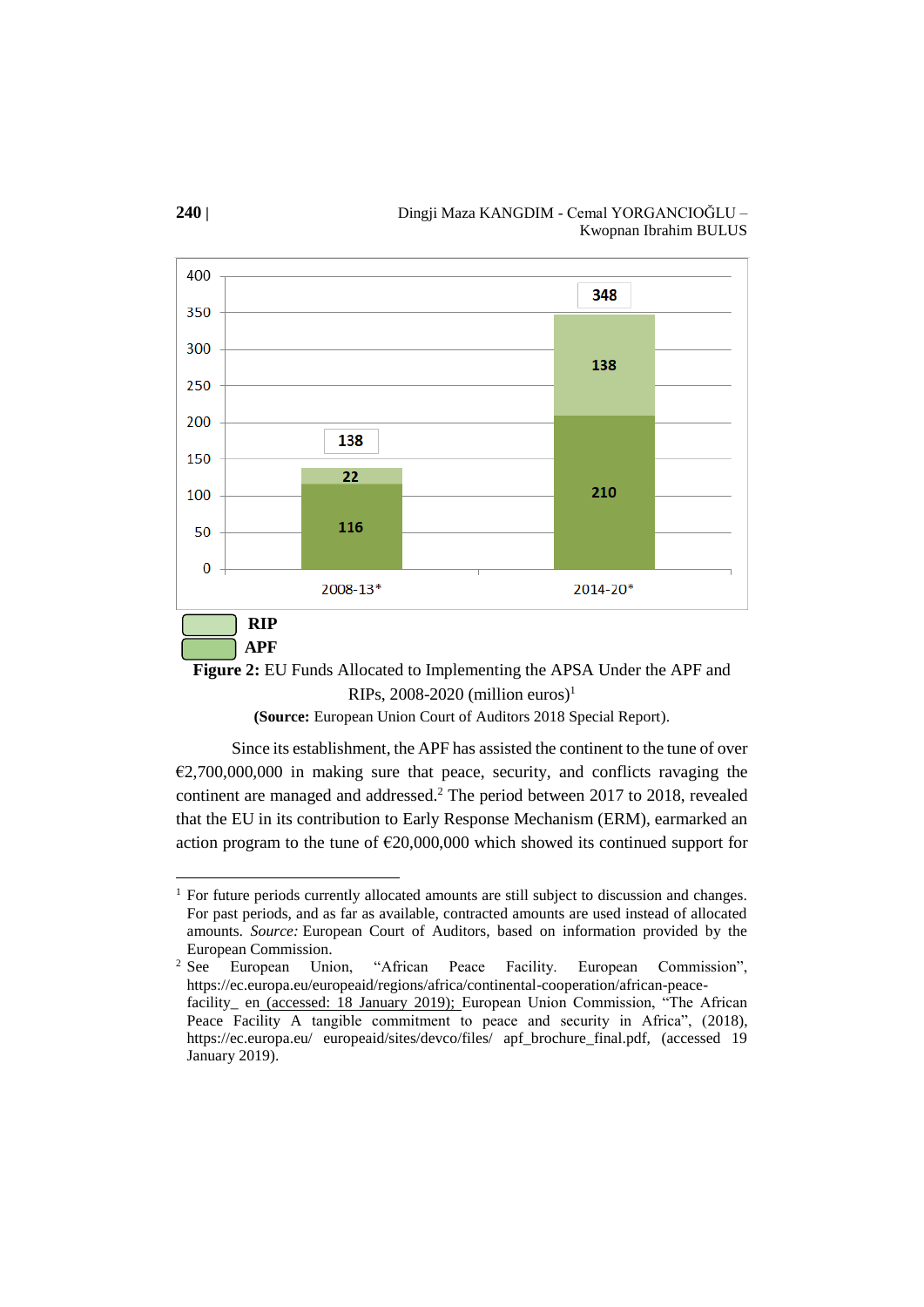PSOs. It was also revealed that the EU directly contributed and assisted in 14 out of the 18 ongoing PSO missions in the continent to the tune of over  $\epsilon$ 592,000,000 from the period 2017-2018. That commitment showed the resilience and willingness of the EU to engage and support Africa in managing these challenges associated with conflicts and insecurity in the continent (European Commission, 2018).

To further assist the continent deal with threats associated with the activities of terror and insurgent groups such as Boko Haram and its other rival group ISWAP in North-East Nigeria and the Lake Chad region, AQIM in the Maghreb, Al-Shabaab in Somalia, the Tuareg rebels in the Sahel region, and the Ansar al-Sunna extremist group in Cabo Delgado – Mozambique, saw the EU engage with the AU and the various RECs in the continent to forestall and manage the continued attacks by these groups (Griffin, 2016; Cross, 2017; European Union Commission, 2017a; 2017b). They see this commitment by the EU within the context of the provision of operational, logistical and financial assistance to this task force to address these security threats. In 2016, the EU assisted the Multinational Joint Taskforce (MNJTF) with the sum of  $\epsilon$ 50,000,000 to bolster its operational capacity in dealing with the Boko Haram insurgency (United Nations, 2016). As indicated in studies by Osiewicz (2017), European Union (2018a; 2018b; 2018c) and the European Commission (2018), this stance and position was also reflected when the EU, forms part of the larger coalition of states and organizations in countering violent extremisms, 'the Financial Action Taskforce against Terrorist Financing and Money Laundering' where it also partnered with AU and other RECs and states in the continent to adequately address and unanimously combat the threat posed by the continued presence and activities of these terror groups.

Therefore, the strategic engagement by the EU in Africa as it involves the promotion of peace, security, management, and prevention of conflicts cannot be overemphasized, where it was reflected and seen that the EU continued to assist the AU to tackle the challenges associated with conflicts and insecurities. Despite this support and help, certain challenges affect the effective attainment of sustainable peace, security, stability and its consolidation in Africa.

## **What are the Challenges of the AU-EU Security Strategy in Africa?**

Over the past decade, the EU has engaged with the AU in various areas of strategic importance and development (Kereselidze, 2014; Carbone, 2016).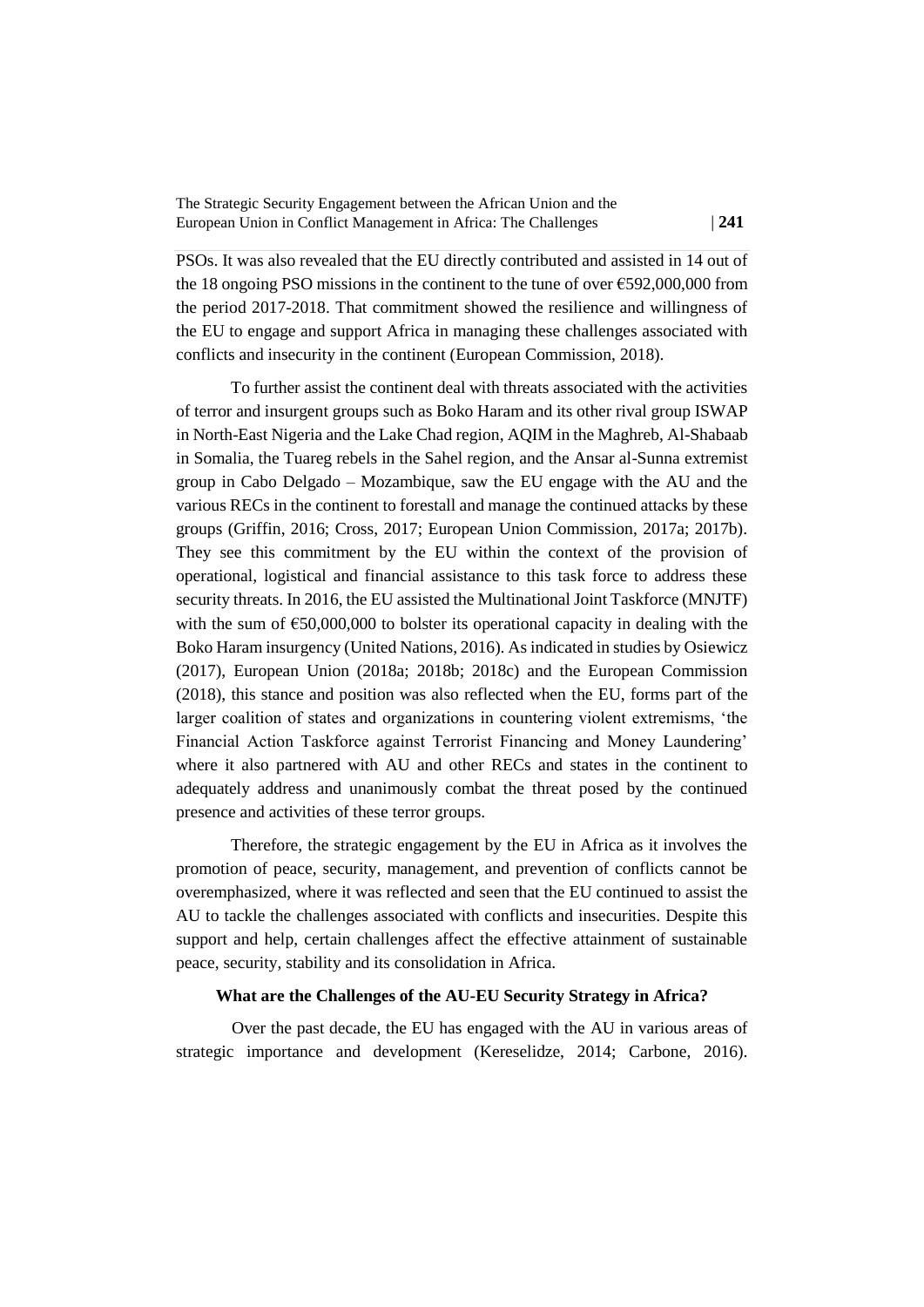A narrative is believed by many that if the AU wants to take its place amongst the committee of nations, it should see the EU as a major strategic partner that can guarantee and ensure that its quest of not playing a 'second fiddle' role in global politics is realized. This was based on the firm commitment seen by the EU in assisting the AU to address some major challenges associated with the attainment of peace, security, development, managing and preventing the various cases and incidences of conflicts and violence that riddled the region (Adekeye, 2010; Makinda, Okumu & Mickler, 2015).

Consequently, as noted by Diez, Ian, and Richard (2011), and Anderson (2014), undoubtedly, the EU has assisted the AU in addressing complex security problems and challenges facing it. Despite this commitment by the EU, certain fundamental challenges affect the effective operationalization and smooth engagement of the EU-AU joint security strategy that will not only promote peace, and security, but will also ensure the sustainability of the peace process.

Within the framework and context of the EU peace and security strategy for the AU, studies by Wagnsson, Sperling & Hallenberg (2009), Olsen (2014), Van-Leangenhove (2016), and Tardy (2016) revealed that efforts and commitments towards a more coherent, virile, and less ambiguous security architecture, should be anchored on three interrelated pillars. It will reflect firstly, an EU/AU partnership that will help shape the peace, security, and stability related policies, actions and programs between the two institutions. Secondly, there should be an engagement that will replicate, and support the AU in building sustainable and effective institutions and mechanisms that will not only ensure, and guarantee peace and security for the regional actor, other RECs at the various sub-regional levels, governments, and citizens. Thirdly, there should be a form of contributory efforts geared towards building a strong and cohesive *'security community'* with the requisite capacity, and wherewithal to address the common and complex security challenges grappling the continent such as insurgency, militancy, piracy, the proliferation of small arms and light weapons, the use of child soldiers as weapon shields, trafficking in both human and organs, terrorism and other forms of transnational organized crimes. These discourse, narrative, and strategy should fall within the matrix and context of what has been defined as the EU's *'Triple F Strategy'* anchored on the notion, logic, and idea of incorporating a flexible, less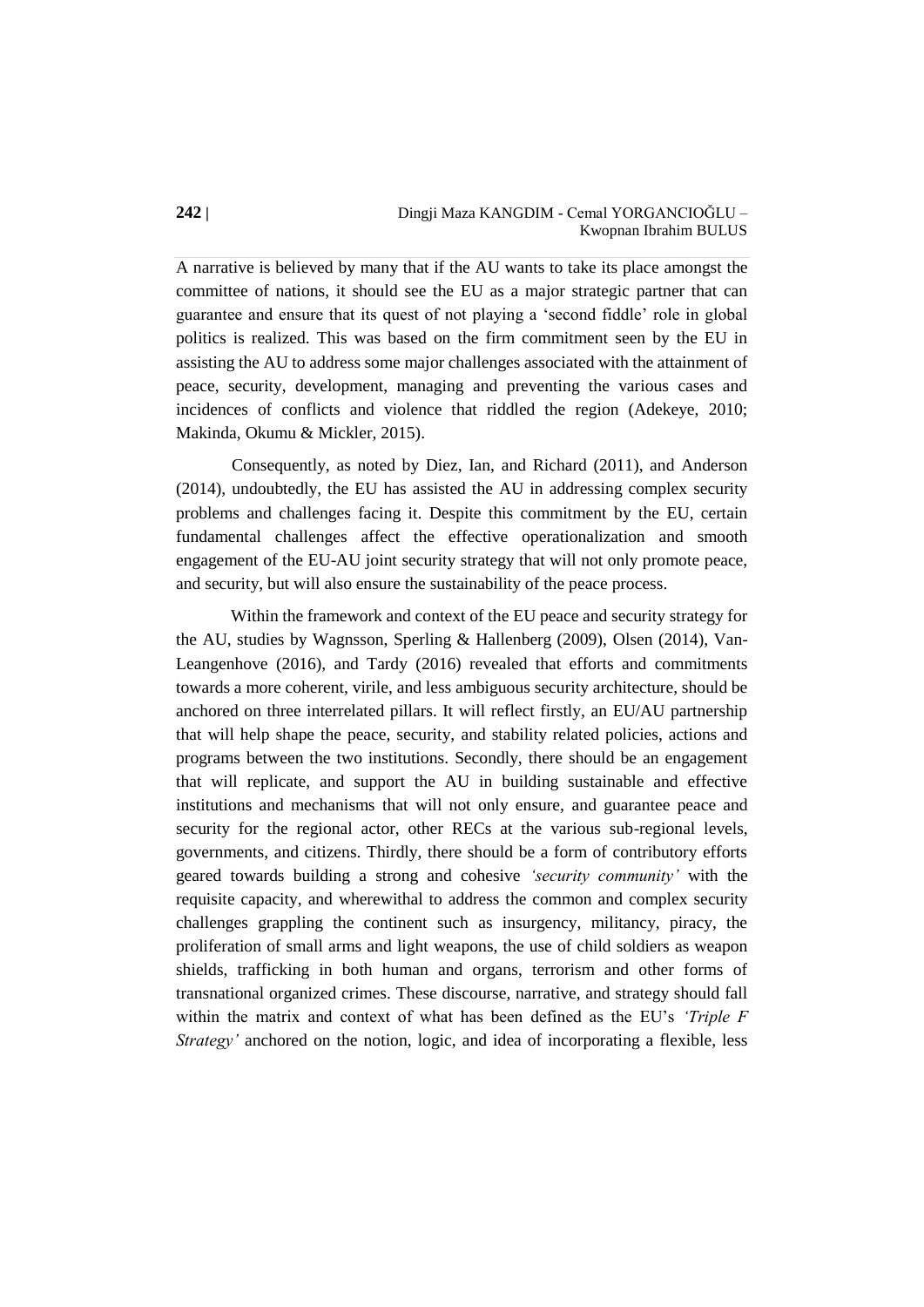ambiguous and multi-sectoral approach in dealing with relevant partners to further enhance trust, confidence, and mutual benefits which will invariably maximize its strength, guarantee a swift and faster turnaround time in decision making to prevent stalemate and impasses (Tardy, 2016; AU, 2018).

Selective funding of the APSA is identified to be another challenge affecting the AU-EU strategic security partnership (Ambrosetti & Esmenjaud, 2014; Williams & Boutellis, 2014). This narrative is based on the fact that, rather than funding and emphasizing the other components of the APSA, the APF delve more efforts and commitment in funding activities around PSOs through the AU and the various RECs in the continent. With little attention in ensuring that the other components of the APSA such as the Continental Early Warning System (CEWs), the Panel of the Wise (POWs) and the African Standby Force (ASF), remain institutionally and operationally moribund making it difficult for the APSA security framework to address the complex security challenges facing the continent effectively (Vines, 2010: 1092-1093; Dersso, 2013; Kim & Christian, 2018).

Accountability is a major challenge affecting AU-EU strategic security engagement given the fact despite the huge financial contribution and donation from the EU to the AU in addressing most of the PSOs engagements are misappropriated, diverted, and mismanaged by the top military high command involved in most of these missions. An example falls within the context of the current fight against insurgency in the North-eastern part of Nigeria extending to the Lake Chad region where it was reported that over USD 15,000,000,000 were illegally mismanaged by top officers of the Nigerian army and the MNJTF where it was seen that despite these resources allocated to counter the threats by this group, it seems to yield minimal impact as the group continue to carry out attacks with lethality and impunity (BBC News, 2016). This lack of proper accountability, and also the lack of an effective strategy that will ensure resources meant for peacekeeping engagements are not used judiciously, dampen the commitment of donor agencies in their support for peace and support operations in the continent (Pyman, 2013; Gidda, 2017; Ukpong, 2017; Maza, Koldas & Aksit, 2020; Ugwueze & Onuoha, 2020).

Furthermore, the conflicts in Burundi, the DRC, the Central African Republic and radical insurgent groups such as Al-Shabaab, Boko Haram, ISWAP, the Tuareg rebels in Mali whose presence and continued attacks make up an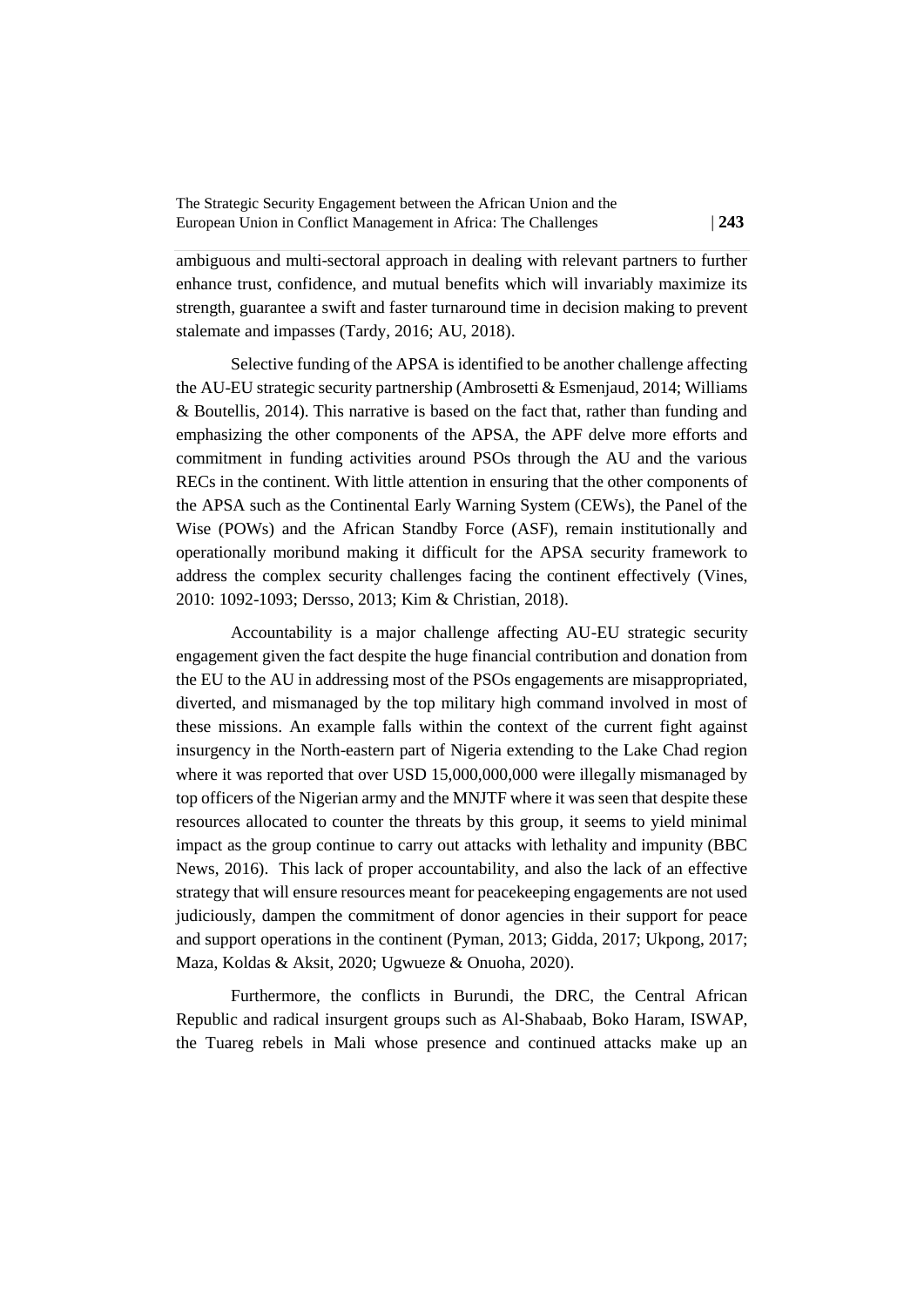existential security threat to the peace and stability of the continent further created a complex security dilemma for both the AU and EU to manage (Olsen, 2014; Solomon, 2015). This is because these conflicts further lead to massive loss of lives, properties, investments, subsistence, and creating a massive humanitarian crisis in the continent. An example was seen that over 2,400,000 people are displaced because of the Boko Haram conflict. With investments and properties destroyed to the tune of over USD 9,000,000,000 (UNHCR, 2018). These continued attacks led to researchers questioning the operational capacity of the current conflict management strategies, multilateral actions and rules of engagement that will counter these threats. Because they consider the current strategy of countering the threats posed by these groups to be reductive, state-centric this makes it difficult for the current response anchored on troop deployment and the establishment of a task force to deal with these transnational threats. Because of this, the current counterterrorism strategy by these multilateral groups, may not address these challenges to peace and security in the continent (Onapajo, 2017; Ugwueze & Onuoha, 2020).

Studies by Dursun-Ozkanca & Vandemoortele (2012), European Union (2013) and Ansorg (2017) revealed that operationalizing the EU strategy on Security Sector Reform (SSR) that will further consolidate its security relations with the AU is considered ambiguous and shrouded with certain complexities and lack of clarity. This form of ambiguity further complicates its effective engagement with the AU in dealing with threats to peace as security in the continent. Consequently, some studies also discovered that the AU recognizes the ignoble role of the security sector in the perpetration of violence. That narrative makes it more proactive in designing policy on SSR in the continent. This was reflected in the important role of Private Military and Security Companies (PMSCs) and ensuring the democratization of the security sector. This policy operates within the standpoint that PMSCs should not take part in the conflict management process in the continent given that, their objectivity and neutrality is questioned. Furthermore, the SSR policy believes strongly in the mainstreaming of the sector in response to the involvement of the military in African politics (Gbla, 2006; Detzner, 2017). Therefore, the outsourcing of security functions by the state represents an era where the private sector is playing a leading role in security provisioning. There is a sense in which the success of ECOWAS in Sierra Leone was attributed to the involvement of Executive Outcomes (EO). There have been calls for Africa to accept the reality of private sector involvement in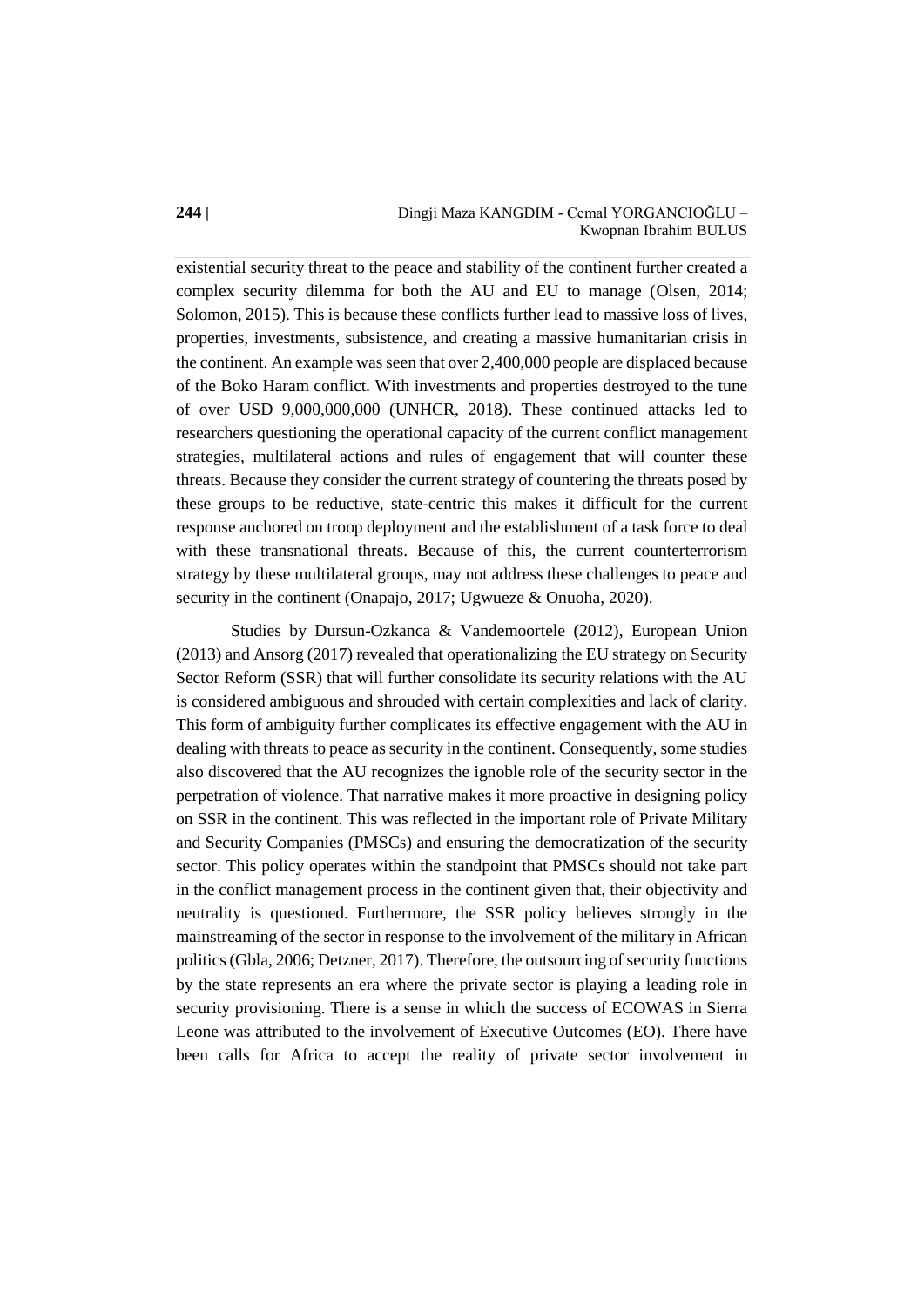peacekeeping as evidence suggests the increased reluctance of the western nations to contribute their personnel in peacekeeping related activities especially the lack of clarity of the SSR framework of the EU (Ehrhart, 2006; Berg & Howell, 2017; Varin, 2018).

As observed by Muthien & Taylor (2002), Foaleng (2007), and Meunier (2014), that while there are concerns about the outsourcing of peace and securityrelated responsibilities to the private sector, there is a limit to what the AU can do in this light because its involvement in peacekeeping and peace-building related functions across the continent is done using the purse of the EU and other donor agencies. This narrative tends to be predicated in line with Volker (2008), sentiments that "nobody has ever gone to war using another person's purse". Thus, with this position and perspective, the AU needs to understand that its overreliance and dependence on the EU and other donor agencies is of great disservice to it given that the EU also has its share of security challenges and other contending problems. As noted by Rieker & Blockmans (2019), the EU since 2011 is said to be confronted with a series of challenges that are considered to be internal and external. These challenges ranged from the lack of effective security cooperation between the EU and other multilateral institutions such as the UN and NATO, issues around illegal migration to Europe, to the Euro-zone crises, the rise of populism and neo-fascist ideologies in Europe, challenges associated with BREXIT, the existential reality of the increase in terror-related attacks and incidences, and other complex and contending problems threatening the Union (Koops, 2011; 2012; Wodak, Khosravinik & Mral, 2013; Statham & Trenz, 2015; Heisbourg, 2016; Rosamond, 2016; Chtouris & Miller, 2017; Nugent, 2017; ICG, 2017; Fragapane & Giancarlo, 2018; Kim & Christian, 2018). These challenges threatening the stability of this regional actor is a pointer to the AU on the need to not only show a level of seriousness that its future and quest to proffering solutions to African problems should not be hinged on depending on aid from other international institutions and governments. In other words, the need for the AU and African leaders to 'think outside the box', by taking ownership and driving the process to adequately address the challenges grappling the continent thereby, affecting its stability, security, peace, and development (Ejdus, 2017).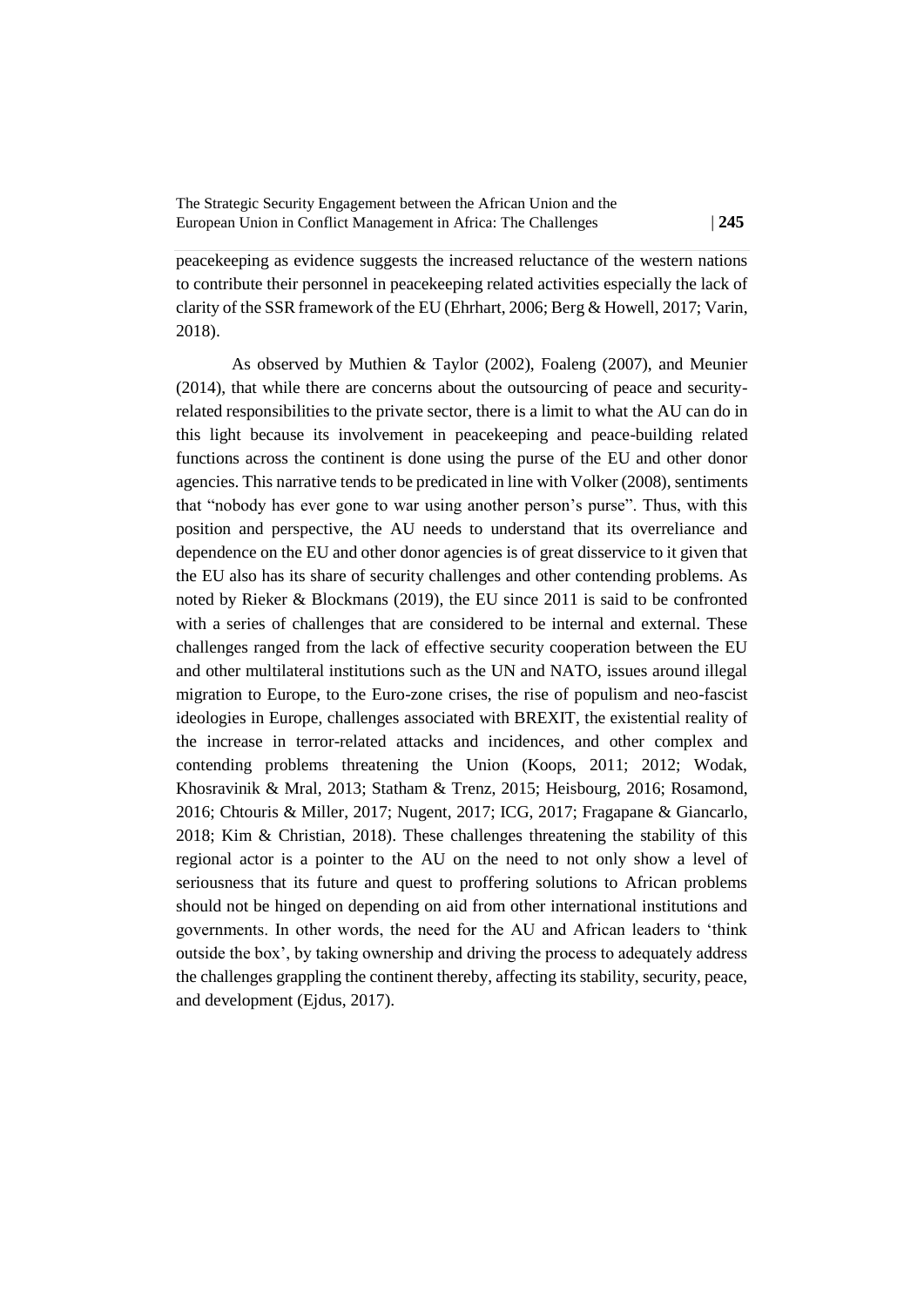#### **246 |** Dingji Maza KANGDIM - Cemal YORGANCIOĞLU – Kwopnan Ibrahim BULUS

Given that the situation on the ground so far revealed that regarding the responsibilities of the AU Peace and Security Council (AUPSC) has shown nonsignificant improvement in terms of the transformation from the OAU to the AU. This is because, the setting up of the PSC has not been sufficiently matched with increased resources and funding, which reinforces the reliance on foreign donors such as the EU. Also, other components of the APSA like the ASF for example were supposed to have been operational since 2010. So far, for challenges associated with inadequate funding, other forms of institutional and structural challenge, such commitment from the AU has not been realized concerning having a dedicated standby force for rapid deployment in response to a complex emergency in the face of reluctance by the superpowers to provide their human resource for such exercise (Williams, 2008; Nathan, 2009; Onditi & Okoth, 2017). Therefore, the AU needs to rise above press statements and rhetoric but be seen to take charge of leading the path to the guarantee, and sustainability of peace, security, and stability of the continent and also, ensure that its relationship with other multilateral institutions like the EU should not be anchored on subservience and dependency but for equal and favourable exchange.

#### **Conclusion and Policy Implication**

The AU-EU strategic security partnership opens a significant opportunity and vistas for the two multilateral players to build upon comparative advantages where they exist. The EU framework for relations with the AU should be [one that is] premised on the notion of cooperation for the promotion of peace and security in a way that benefits both sides. While the AU may claim ownership and seek to relate with the EU to benefit from it, its collaboration will to a large extent depend on the willingness of the EU to commit its logistics and resources to effectively ensure peace and security through the effective operationalization, effectiveness and capacity of the AU-APSA security mechanism of the AU to proffer solutions to the much-needed security challenges facing the continent.

However, the AU should also realize that the era of depending on aid and assistance from the EU and other multilateral agencies is over. For it to actualize its goal of addressing the continent's security challenges, the AU needs to take ownership and drive the process and not depend on aid from other agencies as these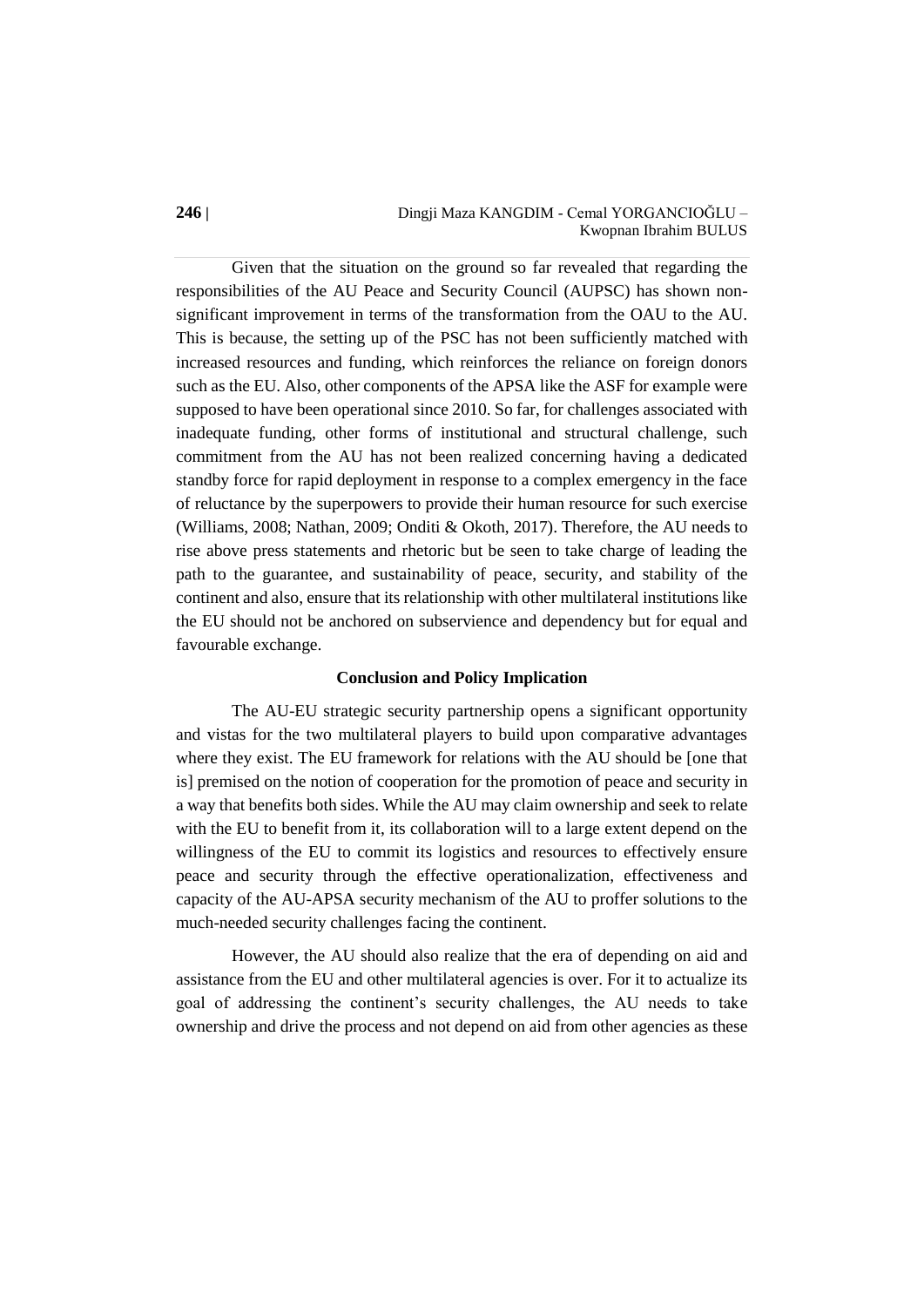will plunge it further into the position of subservience and affect it's in dealing with African problems head-on.

Findings of the article further suggest that although the European Union's strategic security engagement in the continent supports the broader security framework of the African Union, challenges such as selective funding, lack of accountability, the ambiguities surrounding the role of private security companies in Africa, the overdependence on the part of the African Union on external donors to drive the security process in the continent, and the existential reality of the everincreasing multidimensionality of threats and threats perceptions in the international system tend to affect the effective operationalization of this joint-security partnership between the European Union and the African Union.

## **Genişletilmiş Özet**

Birçok Afrika ülkesi bağımsızlıklarından sonra iç savaşları ve toplu katliamları içeren şiddetli dönüşümler yaşamış ve devlet içiyle devletlerarası çatışmaların sahnesi olarak tanımlanmıştır. Bunun nedeni olarak, bağımsızlıktan sonra bölgedeki çoğu devletin, uzun vadede sadece kıtanın istikrarı üzerinde değil, Asya ve Latin Amerika'daki benzerlerine kıyasla aynı zamanda kıtanın azgelişmişliğine de katkıda bulunan çeşitli şiddet ve çatışmalara tanık olması gösterilebilir. Silahlı Çatışma Yeri ve Olay Verileri Projesi (Armed Conflict Location and Event Data Project) (2017) tarafınca belirtildiği üzere, Afrika'daki çatışmaların ve güvensizliğin doğası, bir milyondan fazla kayıtlı ölüme ve kıtadaki çeşitli mülteci kamplarına dağılmış milyonlarca insanın yerinden edilmesine yol açmıştır. Bu güvenlik sorunları, kıtadaki çeşitli bölgesel, alt-bölgesel ve devlet oyuncularından yine bölgesel, alt-bölgesel ve devlet seviyesinde müdahalelerini gerektirmektedir. Sonrasında ise Afrika Birliği'ne (AfB) dönüşen feshedilmiş Afrika Birliği Örgütü (ABÖ), kıtadaki sorunlara gerekli çözümleri sunarak bu zorlukların üstesinden gelmeyi başaramamıştır.

Bu minvalde makale, AfB ile AB arasındaki çatışma yönetimindeki stratejik güvenlik rolünü ve katılımını, barışı, güvenliği, yönetimi ve çözümünü teşvik etmeyi amaçlayan etkili bir güvenlik topluluğunu güçlendirmenin daha geniş resmini ve bağlamını içerecektir. Bunu yaparken, AfB ile AB arasındaki çatışma yönetimindeki stratejik ilişkiyi, ortak güvenlik iş birliğinin niteliği hakkında önemli araştırma sorularıyla değerlendirecektir. Afrika'da çatışma yönetimi için etkili bir AfB-AB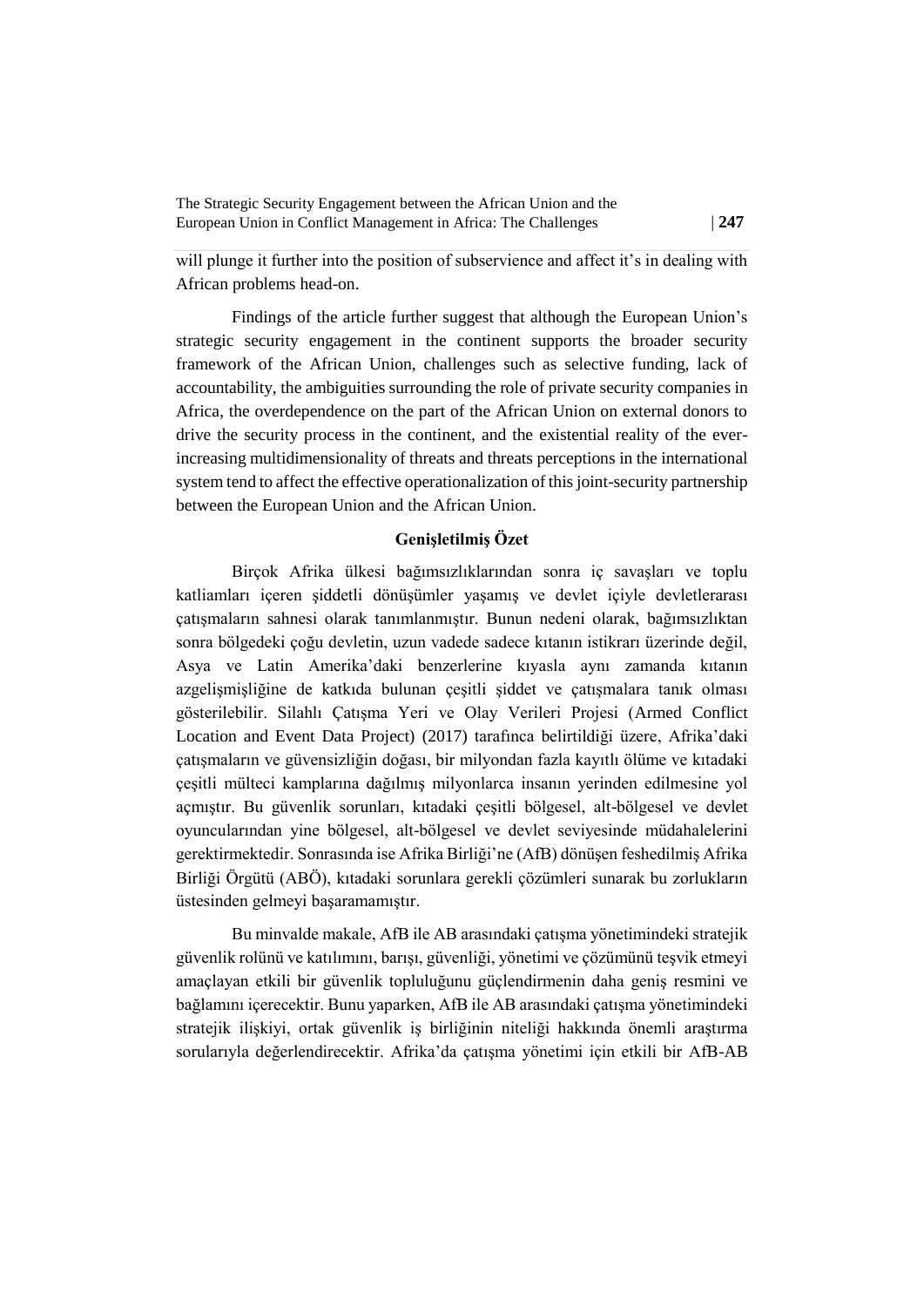ortak güvenlik topluluğu stratejisini engelleyen zorluklar nelerdir? Makale, vaka çalışmalarının stratejik güvenlik katılımına odaklanan mevcut literatürün kapsamlı bir incelemesini içeren nitel bir araştırma yaklaşımı benimseyecektir. Makale, "güvenlik topluluğu"nun (*security community*) kuramsal bağlamı ve çerçevesi içinde güvenlik iş birliğine ilişkin mevcut tartışmaya ve anlatıya katkıda bulunmayı amaçlamaktadır. Güvenlik topluluğu, barış ve istikrarın sağlanmasında ve çeşitli yerel ve ulusötesi tehditlerin kontrol altına alınmasında bu tür bir iş birliğini önemli görmektedir.

AfB sahiplik iddiasında bulunup AB'den faydalanmak için ilişki kurmaya çalışsa da iş birliği büyük ölçüde AB'nin istekliliğine bağlı olacaktır. Kıtanın karşı karşıya olduğu acil ihtiyaç duyulan güvenlik sorunlarına çözümler sunmak için AfB'nin, AfB-APSA güvenlik mekanizmasının etkinliği ve kapasitesi aracılığıyla lojistiğini ve kaynaklarını etkin bir şekilde barış ve güvenliği sağlamaya adaması gerekmektedir.

Bununla birlikte AfB, AB ve diğer çok taraflı kurumların yardım ve desteklerine bağlı kalma döneminin sona erdiğini de anlamalıdır. Kıtanın karşı karşıya olduğu güvenlik sorunlarını çözme hedefini gerçekleştirmesi için, AfB'nin süreci sahiplenmesi ve yönlendirmesiyle diğer kurumların yardımına bağlı olmaması gerekmektedir. Netice itibariyle AfB'nin daha fazla boyun eğmesine sebebiyet vermekte ve Afrika sorunlarıyla doğrudan başa çıkmada yetisini etkilemektedir.

Makalenin bulguları, Avrupa Birliği'nin kıtadaki stratejik güvenlik katılımının Afrika Birliği'nin daha geniş güvenlik çerçevesini desteklemesine rağmen, seçici finansman, hesap verebilirlik eksikliği, Afrika'daki özel güvenlik şirketlerinin rolünü çevreleyen belirsizlikler, Afrika Birliği'nin kıtadaki güvenlik sürecini yönlendirmek için dış bağışçılara aşırı bağımlılığı gibi zorlukları desteklediğini göstermektedir. Uluslararası sistemdeki tehditlerin ve tehdit algılarının giderek artan çok boyutluluğunun varoluşsal gerçekliği, Avrupa Birliği ve Afrika Birliği arasındaki bu ortak güvenlik ortaklığının etkin operasyonelleşmesini etkileme eğilimindedir.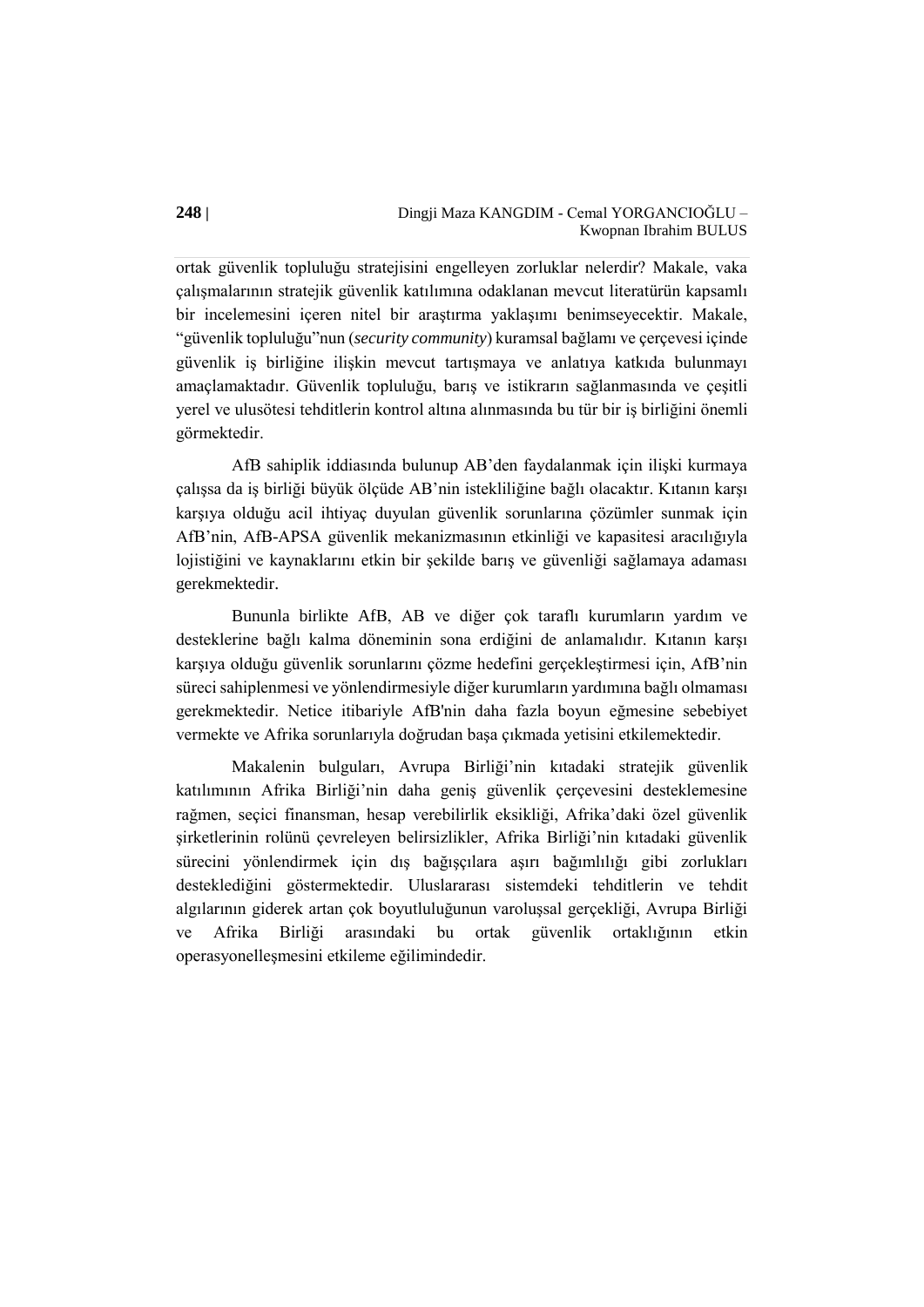#### **References**

#### **Books**

- Akonor, K. (2016). *UN Peacekeeping in Africa: A critical examination and recommendations for improvement*. Switzerland: Springer.
- Badmus, I. (2015). *The African Union's role in peacekeeping: building on lessons learned from security operations*. New York: Springer.
- Berman, E. G., and Sams, K. E. (2000). *Peacekeeping in Africa: Capabilities and culpabilities.* Geneva and Pretoria: UNIDIR and ISS.
- Besada, H. (Ed.). (2010). *Crafting an African Security Architecture: addressing regional peace and conflict in the 21st century*. Ashgate Publishing, Ltd.
- Bogland, K., Egnell, R., and Lagerström, M. (2008). *The African Union: A study focusing on conflict management*. Defence Analysis, Swedish Defence Research Agency (FOI).
- Bossong, R. (2012). *The evolution of EU counter-terrorism: European security policy after 9/11*. Routledge.
- Carbone, M. (2016). *European Union in Africa*. UK: Manchester University Press.
- Chappell, L., Mawdsley, J., and Petrov, P. (Eds.). (2016). *The EU, strategy and security policy: regional and strategic challenges*. Routledge.
- Collins, A. (2013). *Building a people-oriented security community the ASEAN way*. Routledge.
- Dannreuther, R. (Ed.). (2004). *European Union foreign and security policy: towards a neighbourhood strategy*. Psychology Press.
- European Union Committee. (2006). *The EU and Africa: towards a strategic partnership (Vol. I report)*. 34th Report of EU–Africa Partnership. London: The Stationery Office Limited.
- Klaas, B. (2019). Political Exclusion in Africa. In *Oxford Research Encyclopedia of Politics*.
- Koenig, N. (2016). *EU security policy and crisis management: a quest for coherence*. Routledge.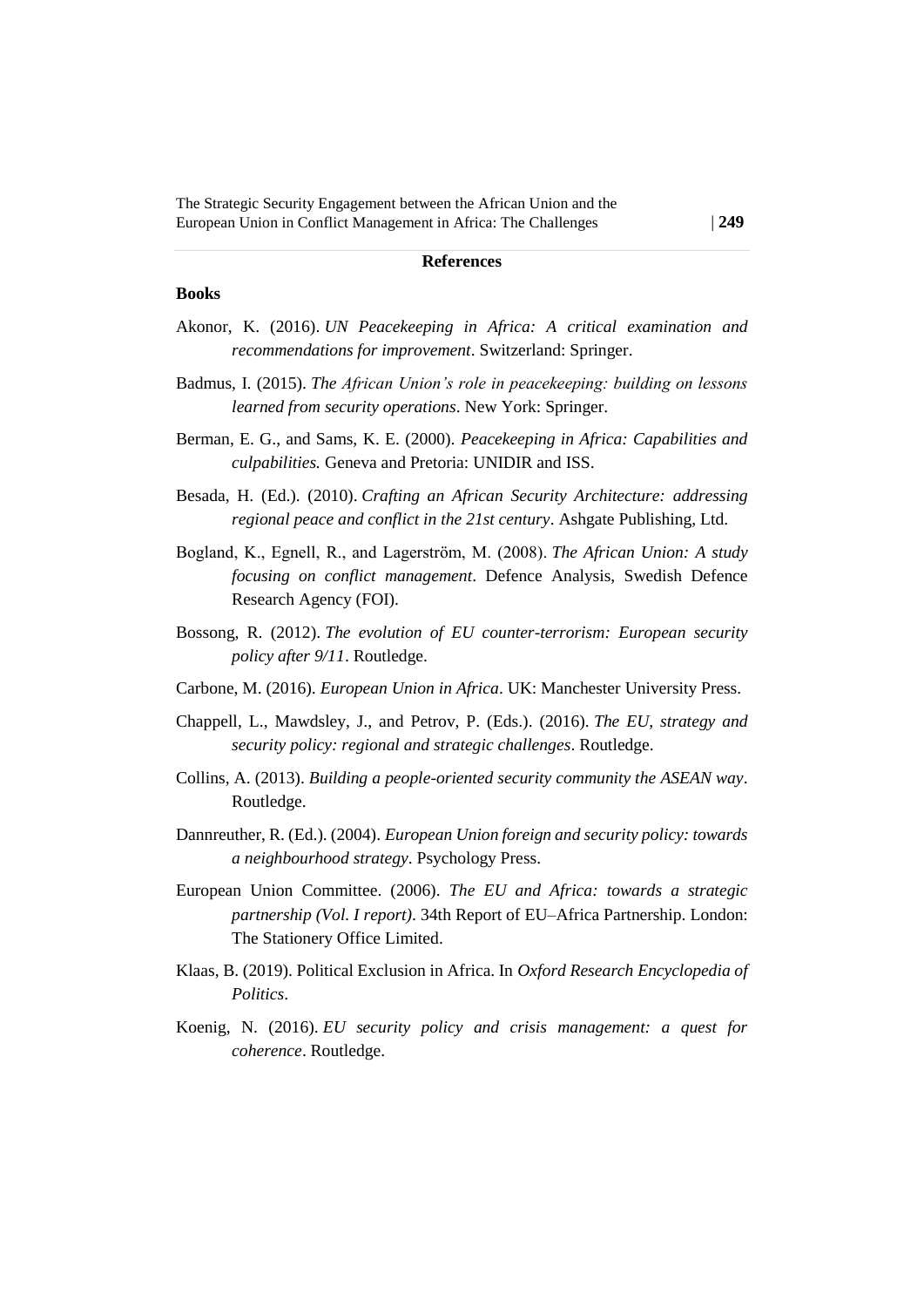- Koops, J. A. (2011). *The European Union as an integrative power: Assessing the EU's "effective multilateralism" towards NATO and the United Nations* (Vol. 16). Asp/Vubpress/Upa.
- Kotsopoulos, J. (2007). The EU and Africa: coming together at last?. *EPC Policy Brief*, (July 2007).
- Makinda, S. M., Okumu, F. W., and Mickler, D. (2015). *The African Union: Addressing the challenges of peace, security, and governance*. United Kingdom: Routledge.
- Mattern, J. B. (2005). *Ordering international politics: Identity, crisis, and representational force*. Psychology Press.
- Merlingen, M. (2012). *EU security policy: what it is, how it works, why it matters*. Boulder: Lynne Rienner Publishers.
- Miranda, V. V., Pirozzi, N., and Schäfer, K. (2012). *Towards a stronger Africa-EU cooperation on peace and security: The role of African regional organizations and civil society*. Istituto Affari Internazionali (IAI).
- Neumann, I. B., & Sending, O. J. (2010). *Governing the global polity: Practice, mentality, rationality*. University of Michigan Press.
- Nugent, N. (2017). *The government and politics of the European Union*. London: Palgrave.
- Nye, J. S. (1999). *Understanding international conflicts*. New York: Longman.
- Pirozzi, N. (2009). *EU support to African security architecture: funding and training components* (Vol. 76). France: EU Institute for Security Studies.
- Pyman, M. (2013). *Corruption & peacekeeping: Strengthening peacekeeping and the United Nations*. Transparency International UK.
- Solomon, H. (2015). *Terrorism and counter-terrorism in Africa: fighting insurgency from Al Shabaab, Ansar Dine and Boko Haram* New York: Springer.
- Tardy, T. (2016). *The EU and Africa: A changing security partnership*. European Union Institute for Security Studies (EUISS).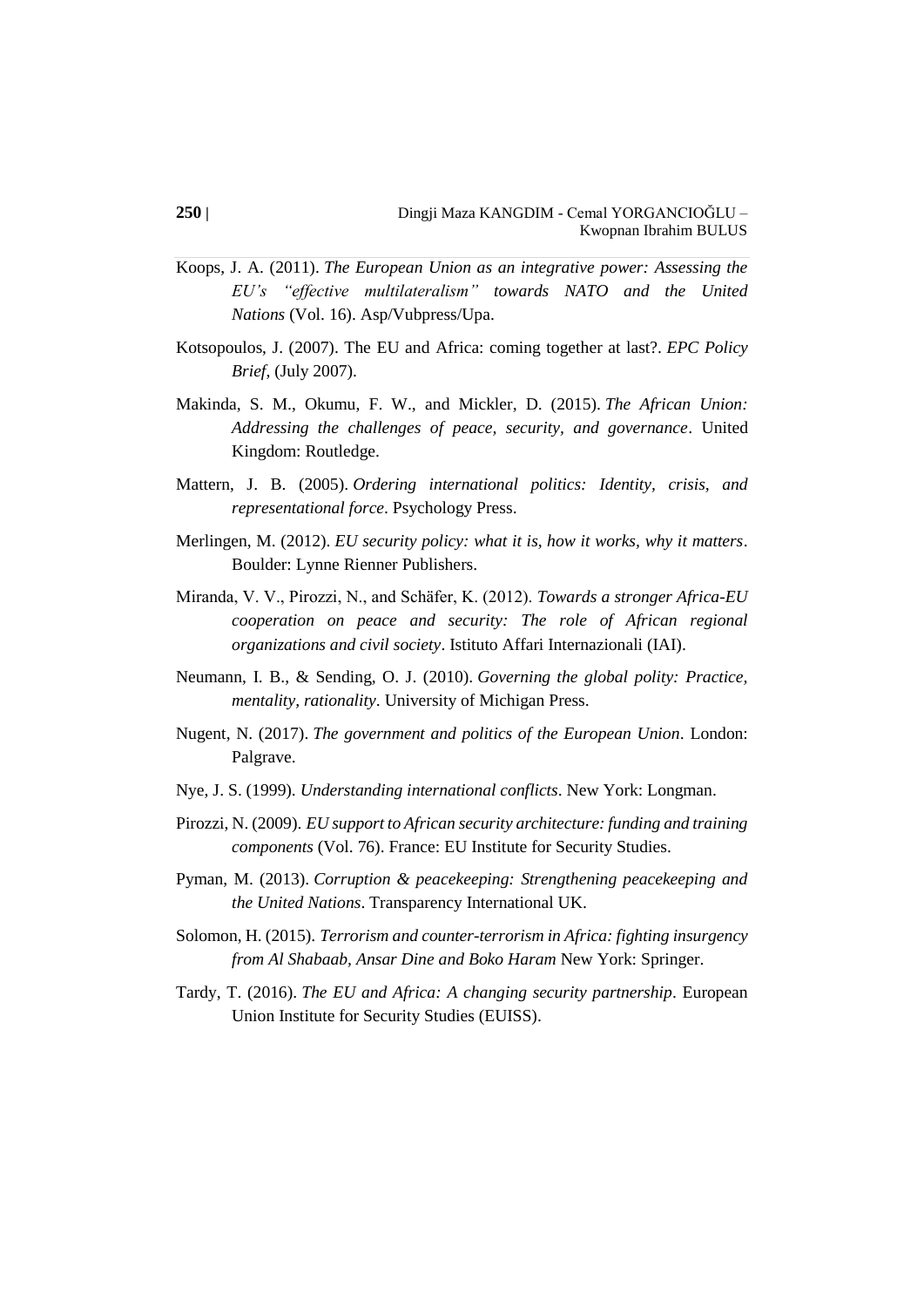- Tonra, B., and Christiansen, T. (Eds.). (2004). *Rethinking European Union Foreign Policy*. Great Britain: Manchester University Press.
- Wagnsson, C., Sperling, J., and Hallenberg, J. (Eds.). (2009). *European security governance: The European Union in a Westphalian world.* New York: Routledge*.*
- Williams, P. D. (2013). *Peace operations in Africa: Lessons learned since 2000*. Washington, DC: Africa Center for Strategic Studies.
- Wodak, R., Khosravinik, M., and Mral, B. (Eds.). (2013). *Right-wing populism in Europe: Politics and discourse*. New York: Bloomsbury Academic.

#### **Book Chapters**

- Bøås, M., and Dunn, K. C. (Eds.). (2007). *African guerrillas: Raging against the machine* (pp. 1-38). Boulder, CO: Lynne Rienner.
- Dersso, S. (2013). The African peace and security architecture. In *Handbook of Africa's international relations* (pp. 51-61). Routledge.
- Francis, D. J. (2008). Introduction: Understanding the context of peace and conflict in Africa. In D. Francis (Ed.), *Peace and conflict in Africa* (pp. 3-15)*.*  London: Zed Books.
- Munemo, D. (2016). Coloniality and the challenges to African solutions to African conflict problems. In M. Muchie, V. Gumede, S. Oloruntoba, and N. A. Check (Eds.), *Regenerating Africa: Bringing African solutions to African problems* (pp. 138-151). South Africa: Africa Institute of South Africa. doi:10.2307/j.ctvh8r2t1
- Nathan, L. (2009). The challenges facing mediation in Africa. Paper for the *Africa's Mediators' Retreat 2009* (pp. 15-22). Geneva, Switzerland.
- Porto, J. G. (2008). The mainstreaming of conflict analysis in Africa: contributions from theory. In D. Francis (Ed.), *Peace and Conflict in Africa* (pp. 46-67)*.*  London: Zed Books.
- Schmidt, S. (2016). Through the lens of European integration theory: African peace and security architecture as a framework in transition. In H. Besada (Ed.),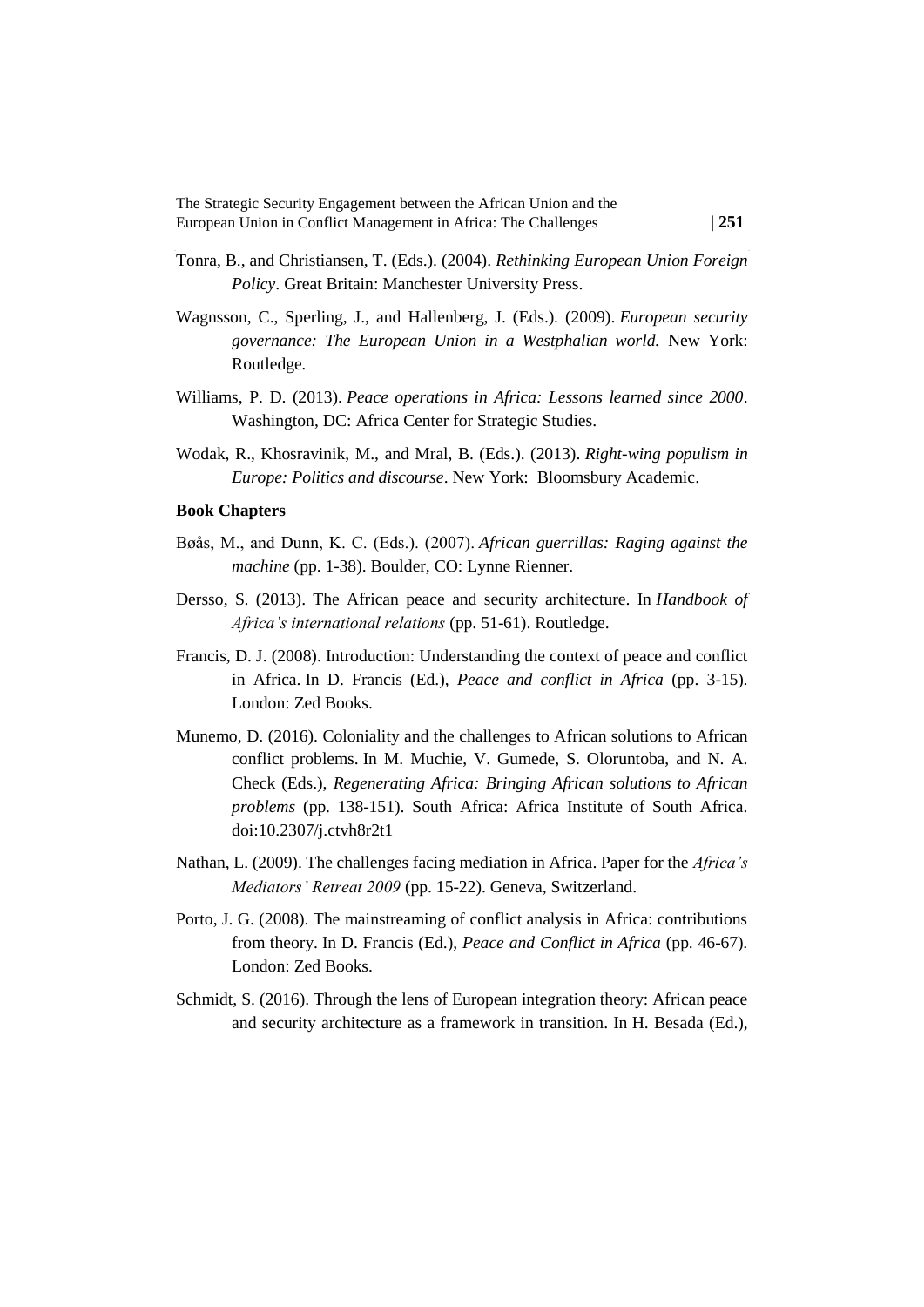*Crafting an African security architecture*, (pp. 41-62). United Kingdom: Routledge.

Young, C. (2002). Contextualizing Congo conflicts order and disorder in postcolonial Africa. In *The African Stakes of the Congo War* (pp. 13-31). New York: Palgrave Macmillan.

#### **Articles**

- Acharya, A. (1991). The Association of Southeast Asian Nations: "Security Community" or "Defence Community"?. *Pacific Affairs*, 159-178.
- Adler, E. (2008). The spread of security communities: communities of practice, selfrestraint, and NATO's Post-Cold War Transformation. *European journal of international relations*, *14*(2), 195-230.
- Anderson, N. (2014). Peacekeepers fighting a counterinsurgency campaign: a net assessment of the African Union Mission in Somalia. *Studies in Conflict & Terrorism*, *37*(11), 936-958.
- Annan, K. (1998). Kofi Annan on Africa's development problems. *Population and Development Review*, *24*(2), 411-418.
- Annan, K. (2004). The causes of conflict and the promotion of durable peace and sustainable development in Africa. *African Renaissance*, *1*(3), 9-42.
- Ansorg, N. (2017). Security sector reform in Africa: Donor approaches versus local needs. *Contemporary Security Policy*, *38*(1), 129-144.
- Assanvo, W., and Pout, C. E. B. (2007). The European Union (EU): African peace and security environment's champion. *Points de Vue*, *27*, 1-27.
- Berg, J., and Howell, S. (2017). The private security complex and its regulation in Africa: Select examples from the continent. *International Journal of Comparative and Applied Criminal Justice*, *41*(4), 273-286.
- Brown, C. (1990). Regional conflict in southern Africa and the role of third party mediators. *International Journal*, *45*(2), 334-359.
- Burgess, S. (2018). Military intervention in Africa: French and us approaches compared. *Air and Space Power Journal*, *9*, 5-25.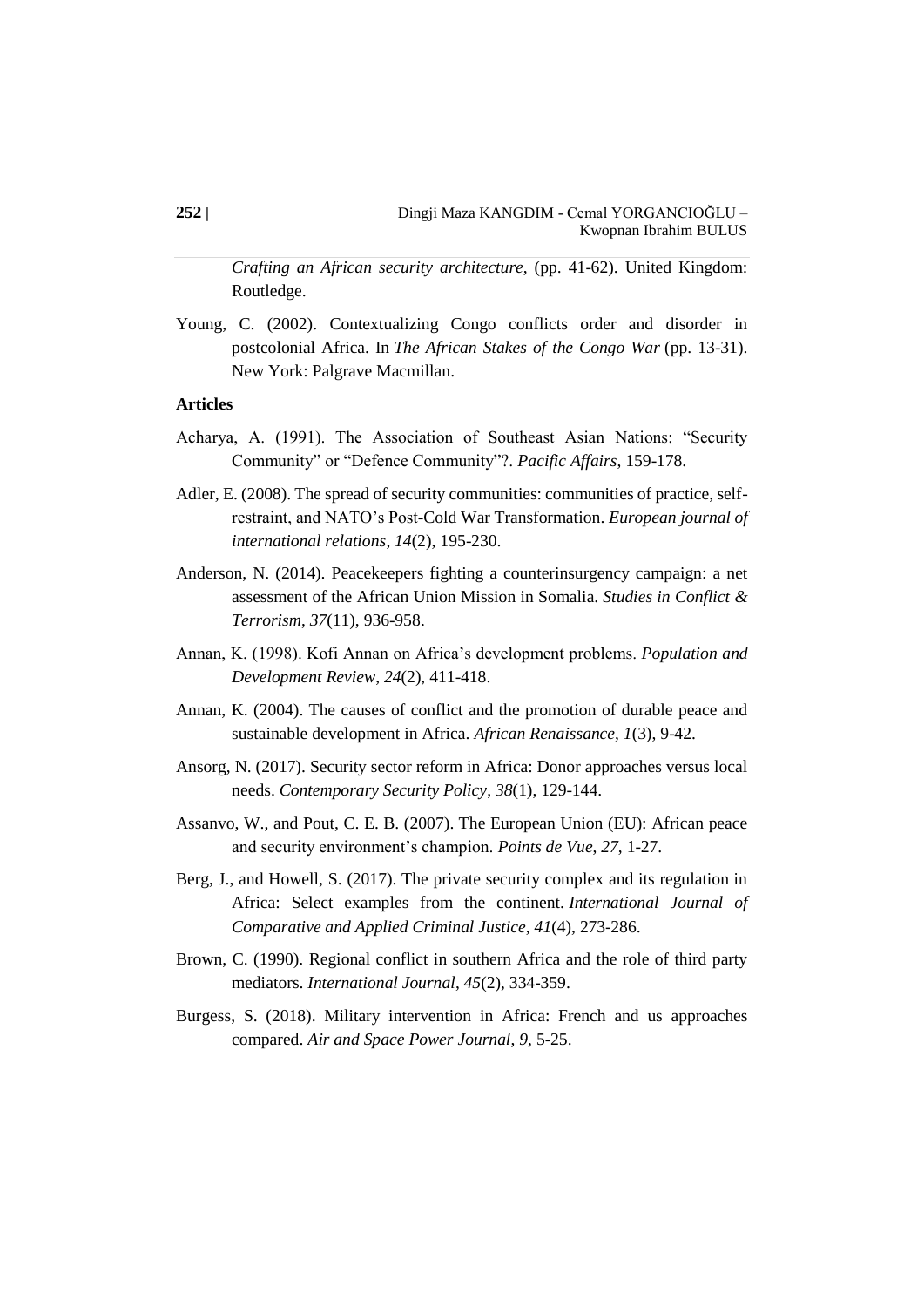- Busumtwi-Sam, J. (2002). Sustainable peace and development in Africa. *Studies in Comparative International Development*, *37*(3), 91-118.
- Carbone, M. (2013). An uneasy nexus: development, security and the EU's African peace facility. *European Foreign Affairs Review*, 18(4), 103-123.
- Chtouris, S., and Miller, D. S. (2017). Refugee flows and volunteers in the current humanitarian crisis in Greece. *Journal of Applied Security Research*, *12*(1), 61-77.
- Collier, P. (2015). Security threats facing Africa and its capacity to respond. *Prism*, *5*(2), 30-41.
- Cross, M. K. D. (2017). Counter-terrorism in the EU's external relations. *Journal of European Integration*, *39*(5), 609-624.
- Davis, L. (2015). Make do, or mend? EU security provision in complex conflicts: The Democratic Republic of Congo. *European Security*, *24*(1), 101-119.
- Desmidt, S. (2019). Conflict management and prevention under the African Peace and Security Architecture (APSA) of the African Union. *Africa Journal of Management*, *5*(1), 79-97.
- Detzner, S. (2017). Modern post-conflict security sector reform in Africa: patterns of success and failure. *African Security Review*, *26*(2), 116-142.
- Diez, T., Manners, I., and Whitman, R. G. (2011). The changing nature of international institutions in Europe: The challenge of the European Union. *European Integration*, *33*(2), 117-138.
- Dursun-Ozkanca, O., and Vandemoortele, A. (2012). The European Union and Security Sector Reform: current practices and challenges of implementation. *European Security*, *21*(2), 139-160.
- Ehrhart, H. G. (2006). The EU as a civil-military crisis manager: coping with internal security governance. *International Journal*, *61*(2), 433-450.
- Ejdus, F. (2017). "Here is your mission, now own it!" The rhetoric and practice of local ownership in EU interventions. *European Security*, *26*(4), 461-484.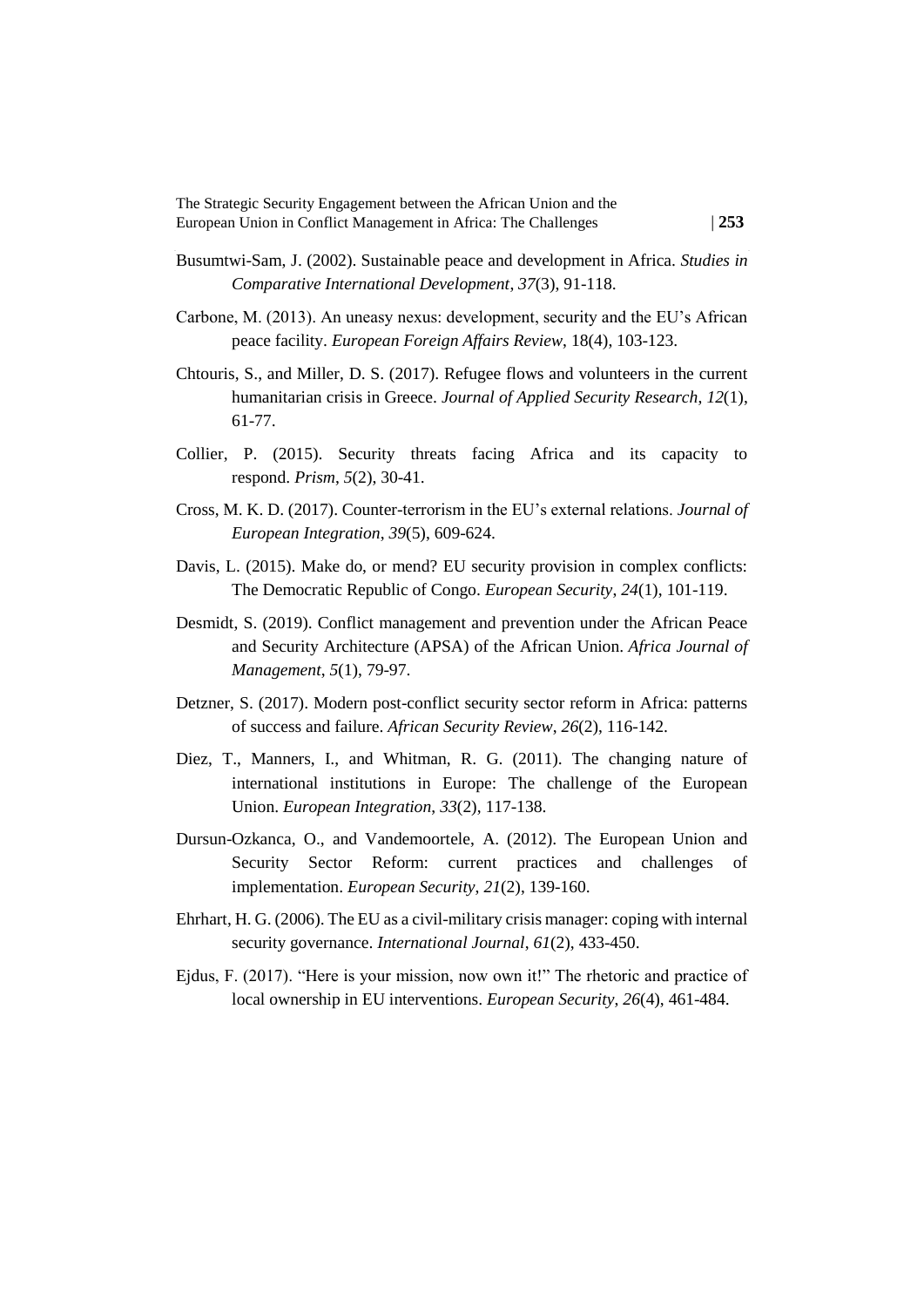- Farrell, M. (2005). A triumph of realism over idealism? Cooperation between the European Union and Africa. *European Integration*, *27*(3), 263-283.
- Franke, B. (2009). EU-AU cooperation in capacity-building. *Studia diplomatica*, *62*(3), 69-74.
- Gegout, C. (2009). EU conflict management in Africa: the limits of an international actor. *Ethnopolitics*, *8*(3-4), 403-415.
- Griffin, C. (2016). Operation Barkhane and Boko Haram: French counterterrorism and military cooperation in the Sahel. *Small Wars & Insurgencies*, *27*(5), 896-913.
- Haastrup, T. (2013). EU as mentor? Promoting regionalism as external relations practice in EU–Africa relations. *Journal of European Integration*, *35*(7), 785-800.
- Heisbourg, F. (2016). Brexit and European security. *Survival*, *58*(3), 13-22.
- Holland, M. (2008). The EU and the global development agenda. *European Integration*, *30*(3), 343-362.
- Keohane, D. (2011). Lessons from EU peace operations. *Journal of International Peacekeeping*, *15*(1-2), 200-217.
- Khoo, N. (2004). Deconstructing the ASEAN security community: a review essay. *International Relations of the Asia-Pacific*, *4*(1), 35-46.
- King, E. (2005). Educating for conflict or peace: Challenges and dilemmas in postconflict Rwanda. *International Journal*, *60*(4), 904-918.
- Kingebiel, S. (2005). Africa's new peace and security architecture: converging the roles of external actors and African interests. *African Security Studies*, *14*(2), 35-44.
- Martinelli, M. (2006). Helping transition: the EU police mission in the Democratic Republic of Congo (EUPOL Kinshasa) in the framework of EU policies in the Great Lakes. *European Foreign Affairs Review*, *11*(3), 379-399.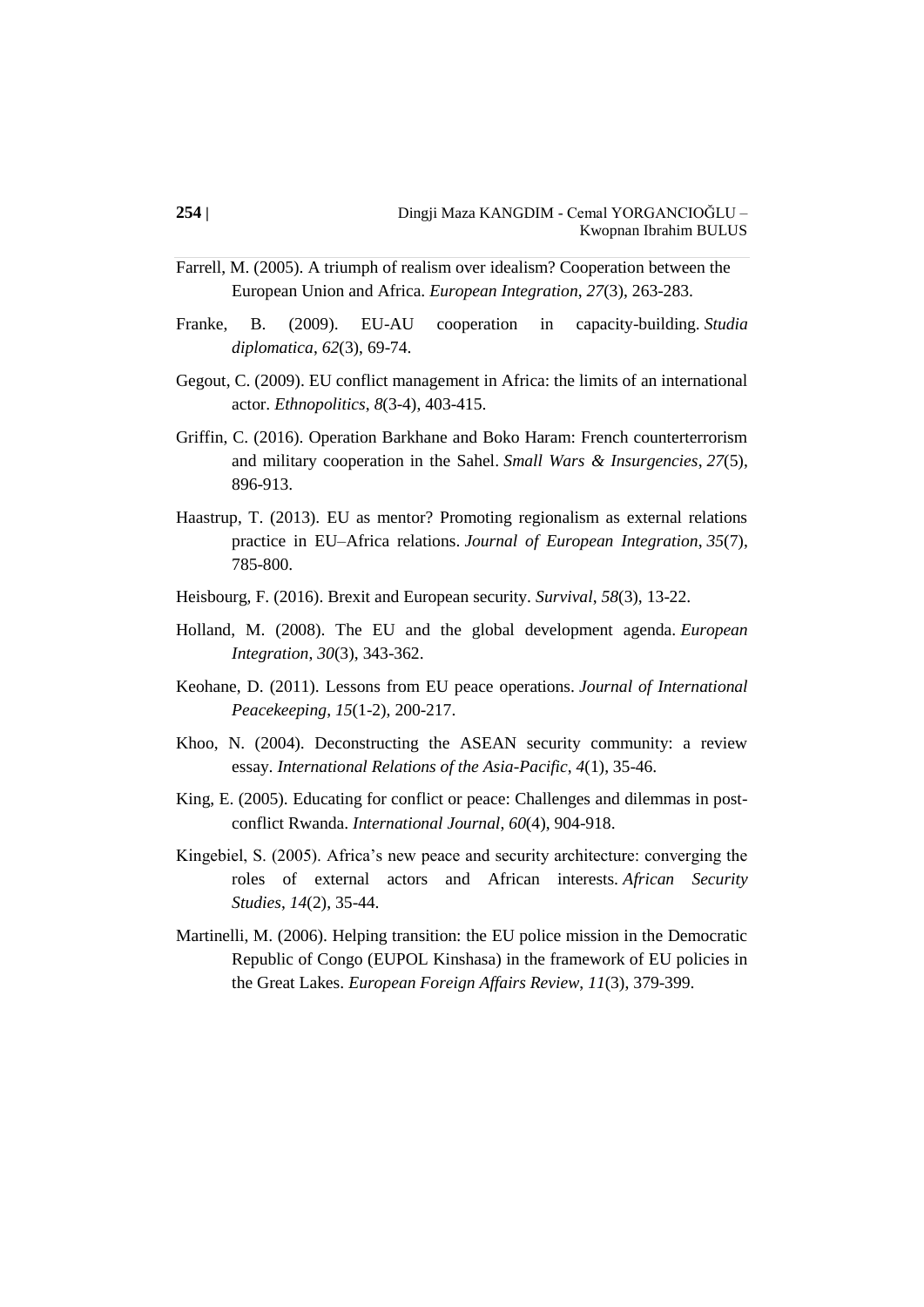- Maza, K. D., Koldas, U., and Aksit, S. (2020). Challenges of countering terrorist recruitment in the Lake Chad region: The case of Boko Haram. *Religions*, *11*(2), 96.
- Munya, P. M. (1999). The organization of African unity and its role in regional conflict resolution and dispute settlement: A critical evaluation. *BC Third World LJ*, *19*(2), 537-592.
- Muthien, B., and Taylor, I. (2002). The return of the dogs of war? The privatization of security in Africa. *Cambridge studies in international relations*, *85*, 183- 202.
- Olsen, G. R. (2013). The European Union's Africa Policy: The Result of Nordicization or Europeanization? *Journal of European Integration*, *35*(4), 409-424.
- Olsen, G. R. (2014). Fighting terrorism in Africa by proxy: the USA and the European Union in Somalia and Mali. *European Security*, *23*(3), 290-306.
- Onapajo, H. (2017). Has Nigeria defeated Boko Haram? An appraisal of the counterterrorism approach under the Buhari administration. *Strategic Analysis*, *41*(1), 61-73.
- Onditi, F., and Okoth, P. G. (2017). Politics of African Peace Support Operation Architecture: What next post-2015 African Standby Force? *African studies*, *76*(4), 597-620.
- Osiewicz, P. (2017). Fading Presence in the Middle East? The European Union's Engagement in Syria. *Przegląd Zachodni*, *365*(04), 133-144.
- Payandeh, M. (2012). The United Nations, military intervention, and regime change in Libya. *Va. J. Int'l L.*, *52*, 355-403.
- Plank, F. (2017). The effectiveness of interregional security cooperation: evaluating the joint engagement of the EU and the AU in response to the 2013 crisis in the Central African Republic. *European security*, *26*(4), 485-506.
- Pouliot, V. (2006). The alive and well transatlantic security community: A theoretical reply to Michael Cox. *European Journal of International Relations*, *12*(1), 119-127.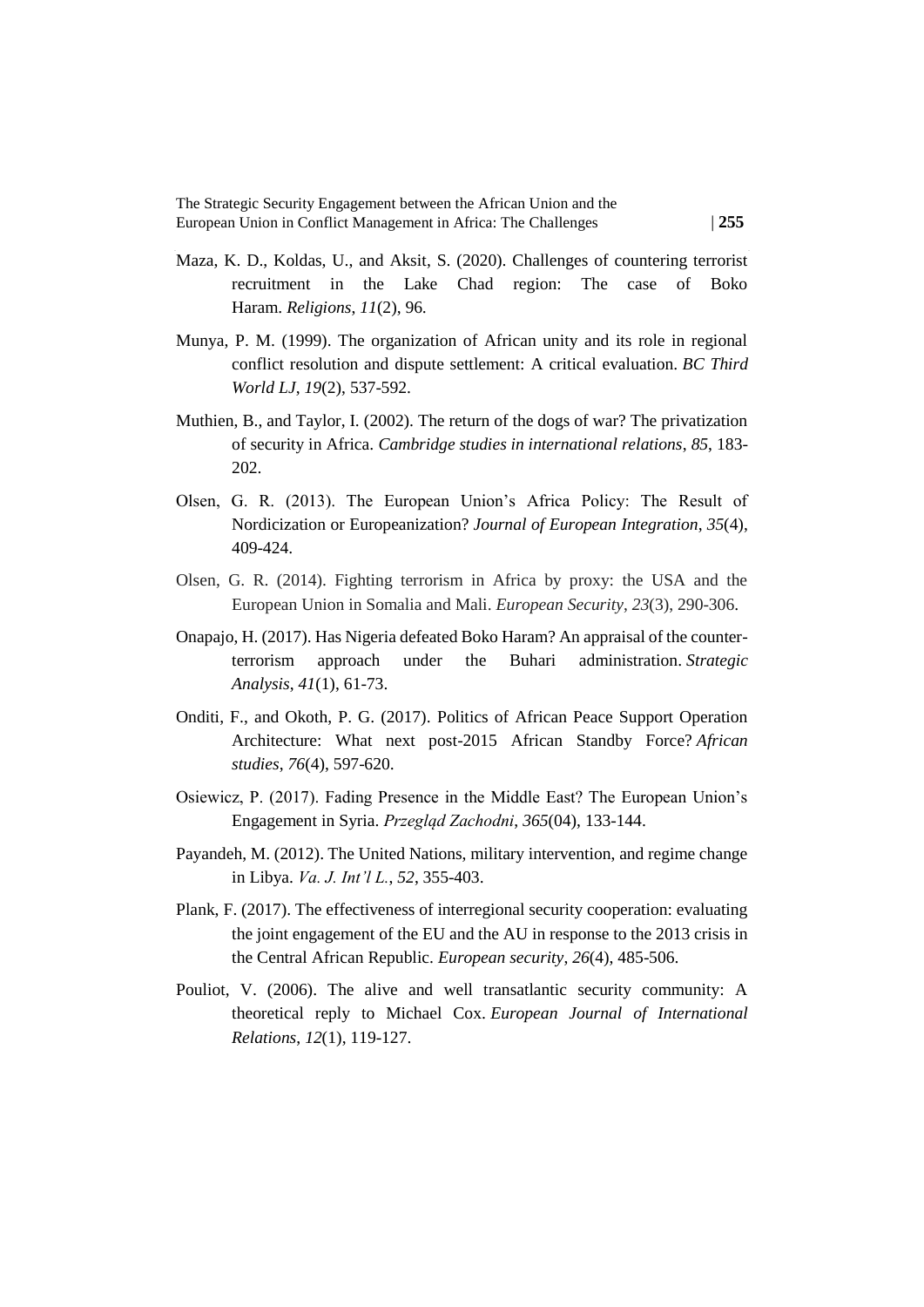- Powell, K., and Tieku, T. K. (2005). The African Union's New Security Agenda: Is Africa Closer to a Pax Pan-Africana? *International Journal*, *60*(4), 937-952.
- Ramsbotham, A., Bah, A. M., and Calder, F. (2005). Enhancing African peace and security capacity: a useful role for the UK and the G8? *International Affairs*, *81*(2), 325-339.
- Rieker, P., and Blockmans, S. (2019). Plugging the capability-expectations gap: towards effective, comprehensive and conflict-sensitive EU crisis response? *European Security*, *28*(1), 1-21.
- Rosamond, B. (2016). Brexit and the problem of European disintegration. *Journal of Contemporary European Research*, *12*(4), 864-871.
- Salem, P. E. (1993). A critique of western conflict resolution from a non-western perspective. *Negotiation Journal*, *9*(4), 361-369.
- Sicurelli, D. (2008). Framing security and development in the EU pillar structure. How the views of the European Commission affect EU Africa policy. *European Integration*, *30*(2), 217-234.
- Silander, D. (2013). R2P–principle and practice? The UNSC on Libya. *Journal of Applied Security Research*, *8*(2), 262-284.
- Sıradağ, A. (2014). Understanding French foreign and security policy towards Africa: pragmatism or Altruism. *Afro Eurasian Studies*, *3*(1), 100-122.
- Statham, P., and H.-J., Trenz. (2015). Understanding the mechanisms of EU politicization: Lessons from the Eurozone crisis. *Comparative European Politics 13*(3), 287-306.
- Ugwueze, M. I., and Onuoha, F. C. (2020). Hard versus soft measures to security: Explaining the failure of counter-terrorism strategy in Nigeria. *Journal of Applied Security Research*, *15*(4), 547-567.
- Vines, A. (2010). Rhetoric from Brussels and reality on the ground: the EU and security in Africa. *International affairs*, *86*(5), 1091-1108.
- Vines, A. (2012). The effectiveness of UN and EU sanctions: Lessons for the twentyfirst century. *International affairs*, *88*(4), 867-877.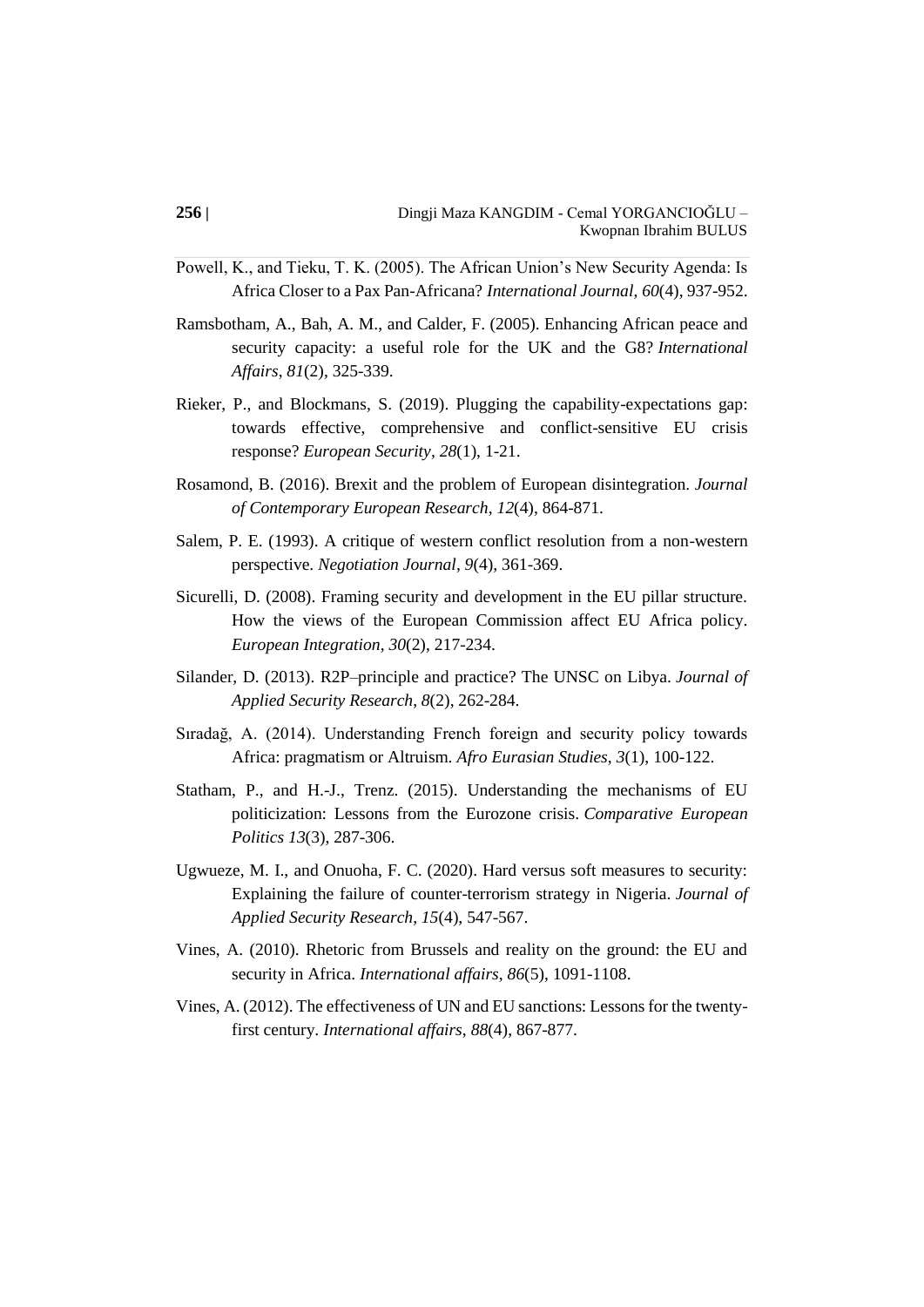- Vines, A. (2013). A decade of African peace and security architecture. *International Affairs*, *89*(1), 89-109.
- Williams, M. C., & Neumann, I. B. (2000). From alliance to security community: NATO, Russia, and the power of identity. *Millennium*, *29*(2), 357-387.
- Williams, P. D. (2008). Regional arrangements and transnational security challenges: The African Union and the limits of securitization theory. *African Security*, *1*(1), 2-23.
- Williams, P. D. (2014). Reflections on the evolving African peace and security architecture. *African Security*, *7*(3), 147-162.
- Williams, P. D. (2017). Continuity and change in war and conflict in Africa. *Prism*, *6*(4), 32-45.
- Williams, P. D., and Boutellis, A. (2014). Partnership peacekeeping: challenges and opportunities in the United Nations–African Union Relationship. *African Affairs*, *113*(451), 254-278.

#### **Working Papers**

Grasa, R., and Mateos, O. (2010). Conflict, peace and security in Africa: An assessment and new questions after 50 years of African independence. *International Catalan Institute for Peace, Working Paper*, (2010/8).

#### **Internet/Electronic Resources**

- ACLED. (2017). *Armed conflicts in Africa* (real time reports), Retrieved November 18, 2018, from [http://www.acleddata.com/data/realtime-data.](http://www.acleddata.com/data/realtime-data)
- African Union, (2016). EU support to the Multi-National Joint Task Force (MNJTF) for the fight against Boko Haram: EU-AU Joint Communiqué, August 2016. Retrieved February 4, 2019, from https://www.africa-eu-partnership.org/en/ stay-informed/news/eu-support-multi-national-joint-task-force-mnjtf-fightagainst-boko-haram-eu-au.
- Ambrosetti, D., and Esmenjaud, R. (2014). *Whose money funds African peace operations? Negotiating influence and autonomy with external partners.*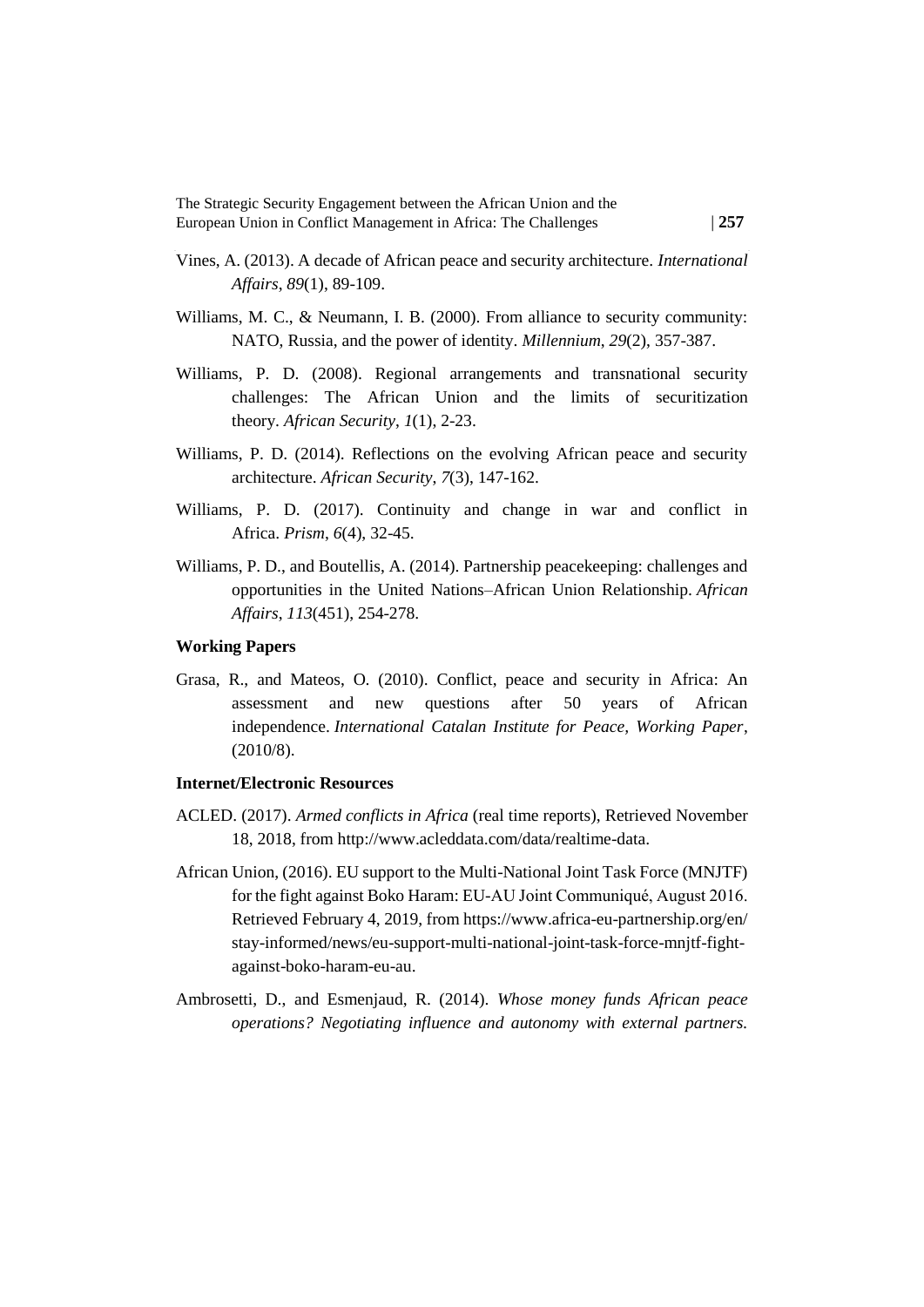Retrieved December 26, 2020, from https://halshs.archivesouvertes.fr/halshs-02293622/document.

European Parliament. (2017) *Regional efforts to fight Boko Haram (February 2017)*, Retrieved February 14, 2019, from http://www.europarl.europa.eu/RegData/ etudes/ATAG/2017/599274/EPRS\_ATA(2017)599274\_EN.pdf.

European Union Commission. (2017a). *African Peace Facility*, Retrieved February 17, 2019, from https://ec.europa.eu/europeaid/regions/africa/continentalcooperation/african-peace-facility\_en.

European Union Commission. (2017b). *EU Statement on Multi-National Joint Task Force against Boko Haram (September 2017)*, Retrieved January 22, 2019, from https://ec.europa.eu/europeaid/news-and-events/eu-statement-multinational-joint-task-force-against-boko-haram\_en.

European Union Commission. (2018). *African Peace Facility A tangible commitment to peace and security in Africa*, Retrieved January 19, 2019, from

https://ec.europa.eu/europeaid/sites/devco/files/apf\_brochure\_final.pdf.

- European Union Commission. (2019). *Anti-money laundering and counter terrorist financing*. Retrieved February 22, 2019, from, https://ec.europa.eu/info/ policies/justice-and-fundamental-rights/criminal-justice/anti-moneylaundering-and-counter-terrorist-financing\_en.
- European Union. (2013). *Assessing the EU's approach to Security Sector Reform (SSR), European Parliament*, Retrieved January 18, 2019, from https://www.europarl.europa.eu/RegData/etudes/etudes/join/2013/433837/ EXPO-EDE\_ET%282013%29433837\_EN.pdf.

European Union. (2018a). *African Union - European Union relations: joint consultative meeting on peace and security*, Retrieved March 27, 2019, from [https://www.consilium.europa.eu/en/press/press](https://www.consilium.europa.eu/en/press/press-releases/2018/10/23/african-union-european-union-relations-joint-consultative-meeting-on-peace-and-security/)[releases/2018/10/23/african-union-european-union-relations-joint](https://www.consilium.europa.eu/en/press/press-releases/2018/10/23/african-union-european-union-relations-joint-consultative-meeting-on-peace-and-security/)[consultative-meeting-on-peace-and-security/.](https://www.consilium.europa.eu/en/press/press-releases/2018/10/23/african-union-european-union-relations-joint-consultative-meeting-on-peace-and-security/)